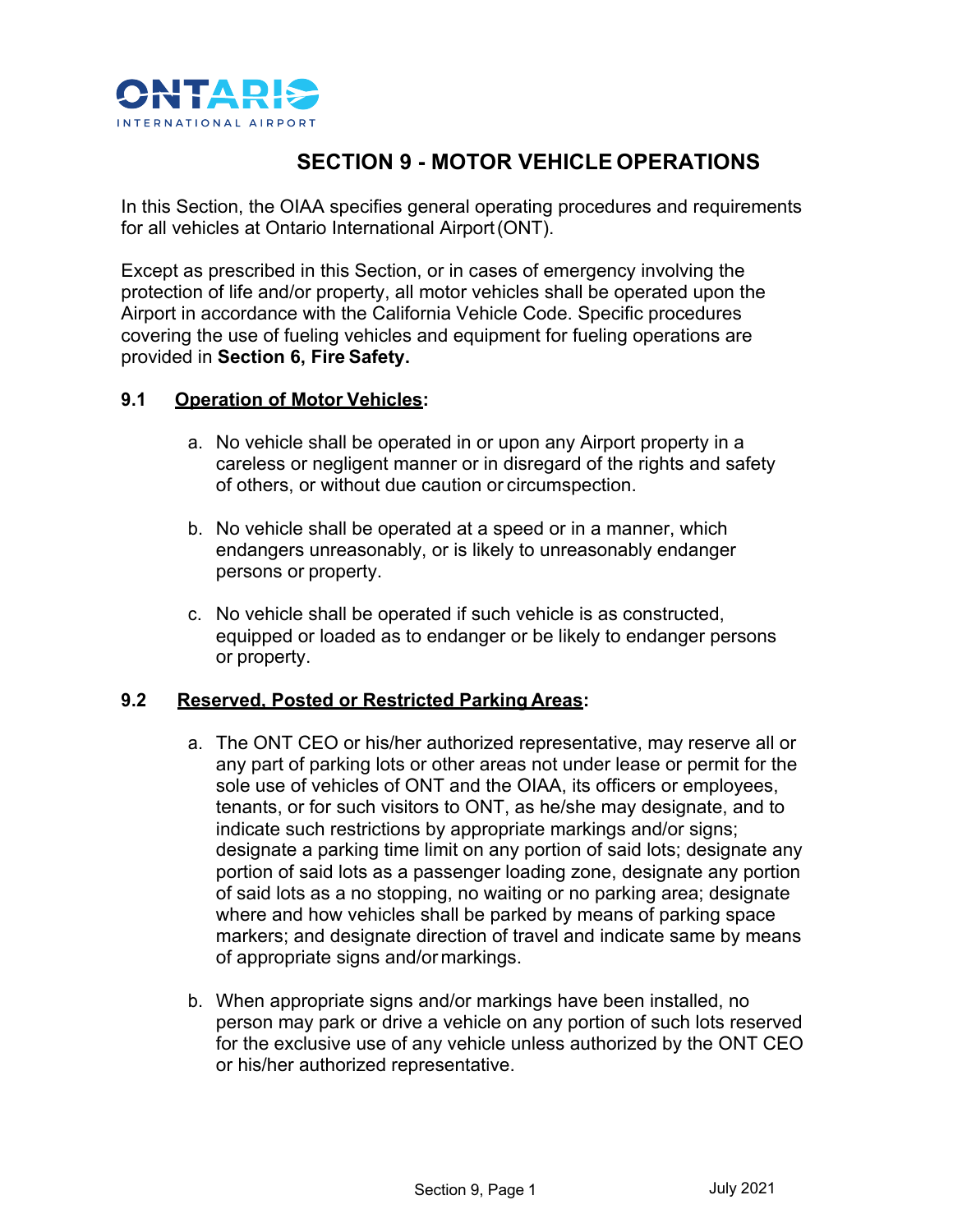

- c. Vehicles parked in any garage, parking lot or other authorized parking area reserved for public, private or employee use, shall park in such a manner as to comply with all posted and/or painted lines, signs, and rules.
- d. Vehicles displaying either a distinguishing license plate or a placard issued pursuant to Section 22511.5 of the California Vehicle Code may park in designated disabled parking sections as indicated by appropriate signs and/or markings. All others not displaying such license plate or placard shall be towed.

# **9.3 Curb Markings**:

All vehicles parked and unattended at ONT are subject to immediate tow and storage at the owner's expense.

- a. Red Zone: No vehicle, whether attended or unattended, shall stop, wait or park in any area adjacent to a curb which is painted red; provided, however, that a scheduled transit bus may park in a red zone designated as a bus zone by a sign or other marking.
- b. White Zone: (TCP Operators) No vehicle shall stop, wait or park in any area adjacent to a curb which is painted white; Exception, vehicles may be stopped at a white zone while actively engaged in the immediate loading or unloading of passengers and/or baggage. No vehicle stopped in a white zone shall be left unattended. Stopping a Limousine in a white zone for the purpose of waiting for passengers and/or baggage is however permitted, provided that the white zone is designated as a Limousine zone by a sign or other marking.
- c. Yellow Zone: (Taxicab Operators) Taxi cabs are the only vehicles permitted to stop, wait, load and unload passengers at ONT passenger terminals. Taxi cabs may not be left unattended.
- d. Green Zone: Allows government owned vehicles to park for up to 20 minutes.

# **9.4 Cell Phone Waiting Lot:**

Vehicles waiting to meet arriving ONT passengers are encouraged to wait in the Cell Phone Waiting Lot, located west of Terminal 2 and Terminal 4 at: 1040 W. Moore Way, Ontario, CA 91761 (east of closed Terminal1).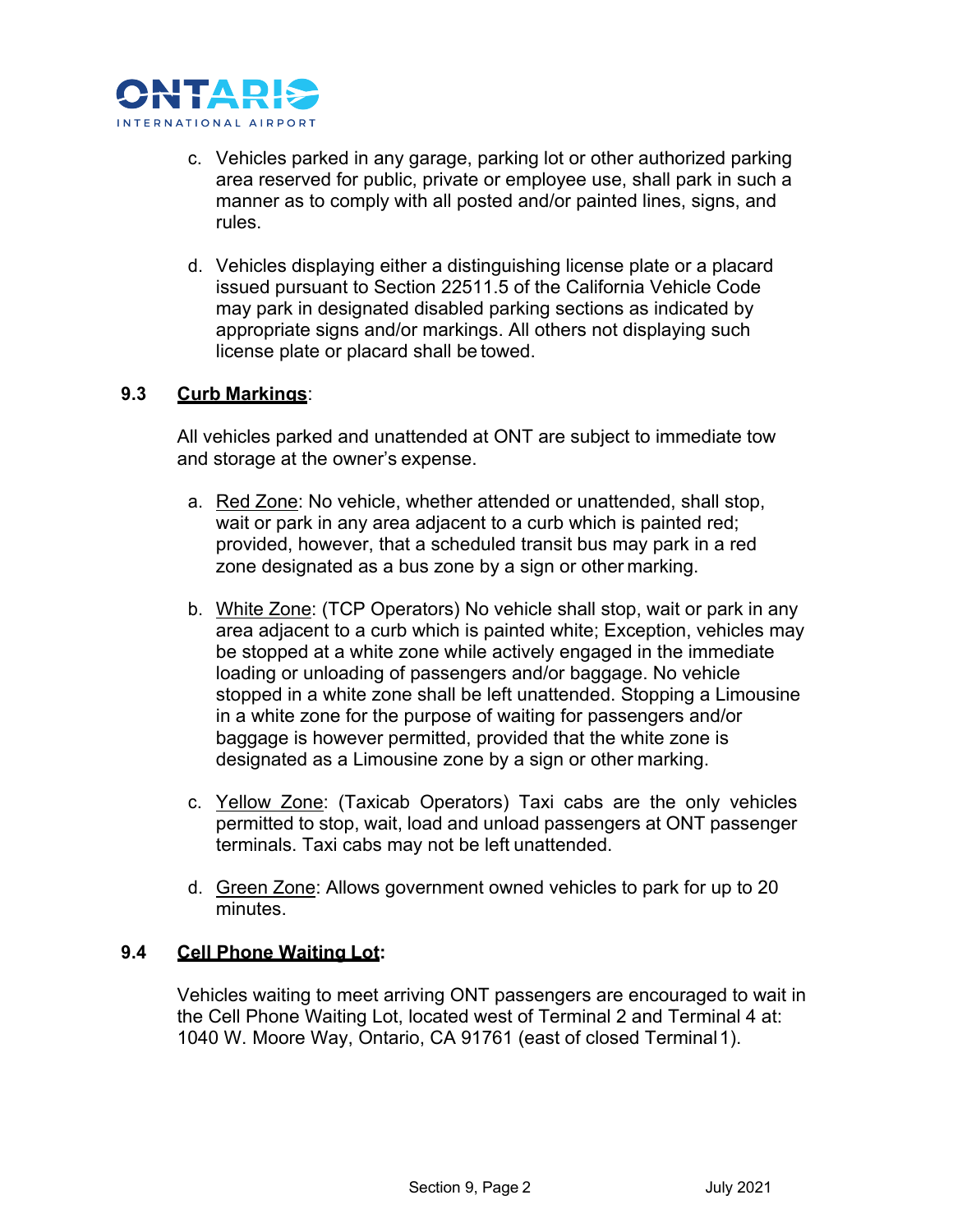

#### **9.5 Emergency Suspension of Parking:**

- a. The ONT CEO or his/her authorized representative, may prohibit parking or movement of vehicles on any part of the Airport when a traffic congestion or hazard is likely to result from the holding of any assemblage, celebration, or function on Airport property.
- b. The ONT CEO or his/her authorized representative is further authorized to post signs giving notice of such addition to other instructions appearing thereon.

#### **9.6 Authorized Vehicles on ONT Air Operations Area (AOA):**

- a. The Air Operations Area (AOA) includes all aircraft movement areas, apron areas, cargo ramps, and other non-leasehold areas located inside the Airport security fence. All vehicles must enter the ONT AOA through an established Secured Area Access Point (SAAP). Primary SAAP's are located at:
	- 1) North SAAP (Post 5) 590 South Vineyard Ave.
	- 2) South SAAP (Post 6) 2095 East Avion Street.
- b. Operators of motorized vehicles in the AOA shall have drivers duly authorized and licensed by the California Department of Motor Vehicles, or other state, and possess a current/valid ONT Security Photo Identification Badge with "Restricted Area Driver" permit; with the following exception:
	- 1) ONT does not require Class A or B licenses for drivers in the AOA and private driveways; however, ONT strongly recommends drivers hold valid and appropriate licenses, and medical certificate for the vehicles they are operating.
- c. Approval for tenants to escort vendors or suppliers is determined on a case-by-case basis by ONT Airside Operations, (909) 214-7682 or (909) 214-7683.
- d. Drivers who escort other persons and/or vehicles in the AOA must have an escort icon 'E' and a 'Restricted Area Driver' icon on their ONT Security Photo Identification Badge.
	- e. Lightweight specialty vehicles such as golf carts are prohibited from AOA roadways and must remain on passenger terminal aprons, cargo ramps, or on leasehold areas. Use of golf carts must be approved by ONT Airport Operations, (909) 214-7682 or (909) 214-7683.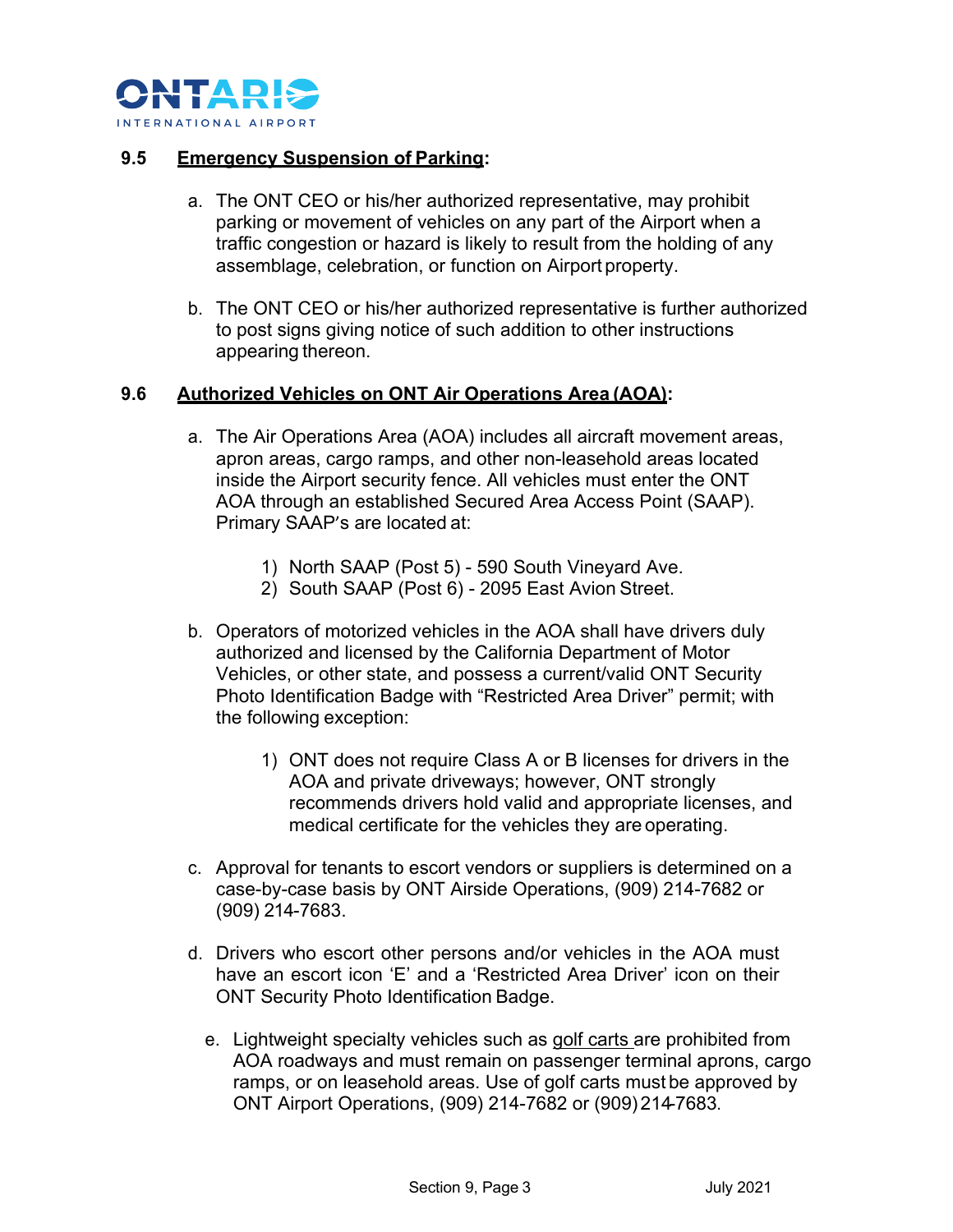

### **9.7 AOA Motor Vehicle Operating Permit (MVOP):**

- a. Airport tenant vehicles with State issued license and registration authorized to operate on public roadways require an ONT Motor Vehicle Operating Permit (MVOP) prior to entering the AOA, in accordance with OIAA requirements.
- b. Access to the AOA is subject to prior approval by the ONT CEO or an authorized representative.
- c. Vehicles exempt from obtaining an ONT MVOP are: all OIAA, fire department and law enforcement vehicles; and, Ground Support Equipment (GSE) exclusive to use in the AOA.
- d. ONT MVOP can be obtained from the ONT Landside Operations Unit, (909) 544-5302.

#### **9.8 Insurance Requirements:**

All vehicles operated on the AOA must have appropriate liability insurance as required by the OIAA.

#### **9.9 AOA Vehicle Identification:**

- a. All DMV registered motor vehicles entering the AOA must display a current ONT MVOP decal or be under authorized escort.
- b. All vehicles operating on the ONT AOA are required to have an approved logo or company name displayed on both sides of the vehicle in a location opposite the front seat. For vehicles havingfront doors, the identification shall be located on the front door panels.
- c. The name of the company or tenant shall be spelled out in letters no less than three (3) inches in height. Company logos or symbols shall be at least 18 inches in diameter when not accompanied by approved lettering. To enhance conspicuity, all markings shall be on a background of sharply contrasting color.
- d. Magnetic or temporary identification panels, and logos, are not permitted without prior approval by ONT Airside Operations at (909) 214-7682 or (909) 214-7683.
- e. Non-Permitted Aircraft Ground Support Equipment must have company name and company equipment number stenciled on two sides of each piece of equipment.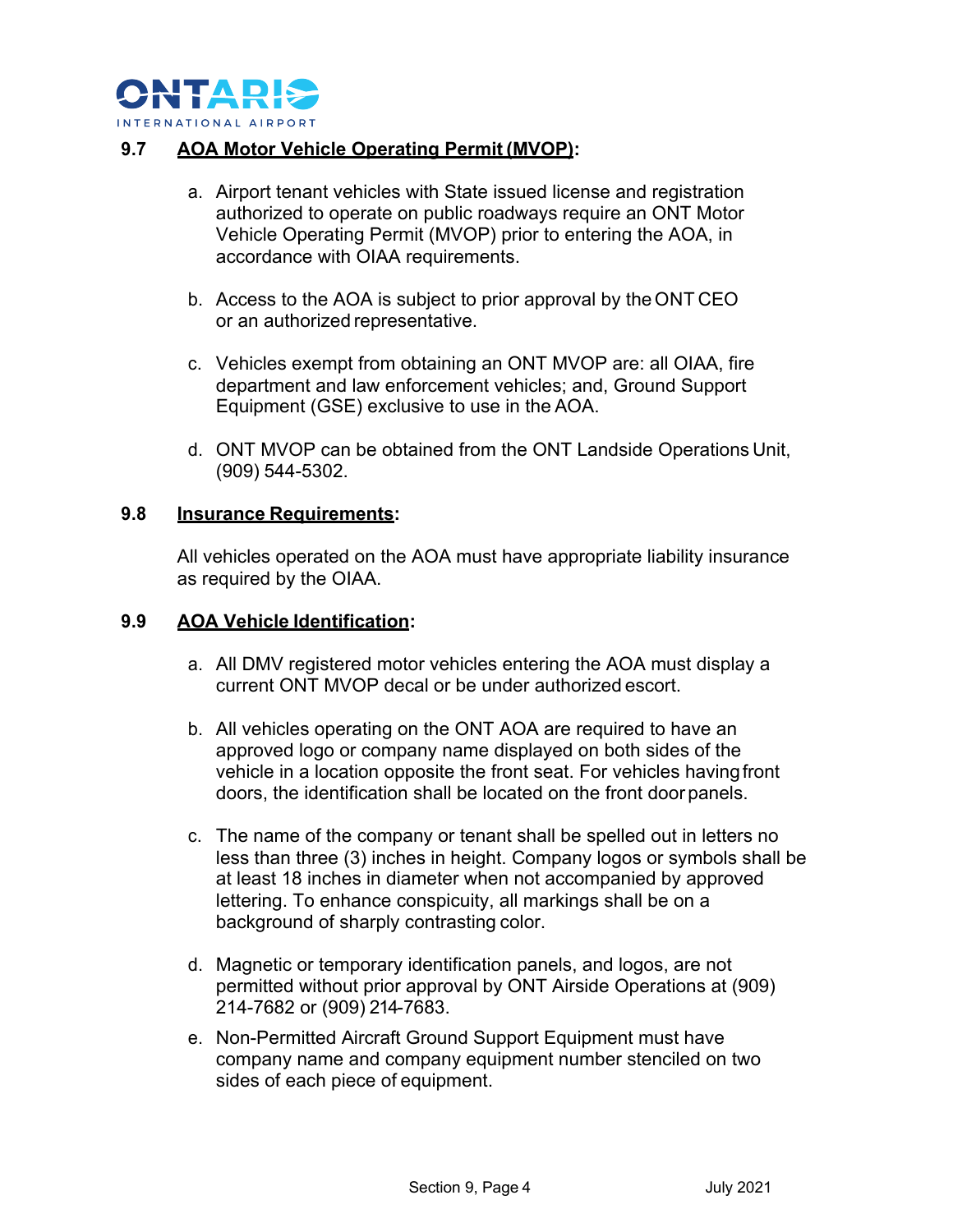

#### **9.10 Vehicle Licensing:**

A valid California license plate and registration is not required on vehicles or equipment when operated exclusively in the ONT AOA.

#### **9.11 AOA Restricted Area Driver Permit Program:**

- a. No motor vehicle shall be operated on the AOA unless the driver possesses a valid State of California Driver's license and ONT issued Restricted Area Driver's Permit. It is the responsibility of an applicant's organization to verify and ensure all current and future AOA Restricted Area drivers possess a valid California Driver's license. The temporary use of an out-of-state driver license may be permitted until an out-ofstate transferred employee establishes permanent residence in the State of California.
- b. When transporting passengers for hire, drivers must be in possession of an appropriate and valid California driver's license, or other valid out of state license.
- c. Suspension or revocation of any California or other state driver's license must be immediately reported to ONT Security Badge Office, (909) 544-5170. OPD Airport Bureau, SAAP Security personnel and Airside Operations reserve the right to check whether a driver of any motor vehicle holds a valid driver's license while on theAOA.
- d. All persons holding an Airport-issued security badge with a depicted Restricted Area Driver's permit, shall return the security badge to the Security Badge Office (SBO) without being expressly requested to do so, upon termination of employment, revocation or suspension of the person's California, other state, or international driver's license, or when their job no longer includes the driving of a vehicle in the AOA. See **Section 7 – Airport Security**
- e. Training and Testing Requirements for AOA Restricted Area Driver Permits;

Every driver/applicant who operates a vehicle on the ONT AOA must be familiar with the pertinent provisions of the State of California Vehicle Code; and, the traffic and licensing Sections and Subsections of these Rules and Regulations. The driver must have been trained in the vehicle type he/she will operate.

1) Airport tenants are responsible to provide proper training for all vehicles and equipment their employee(s) are authorized and required to operate on the ONT AOA.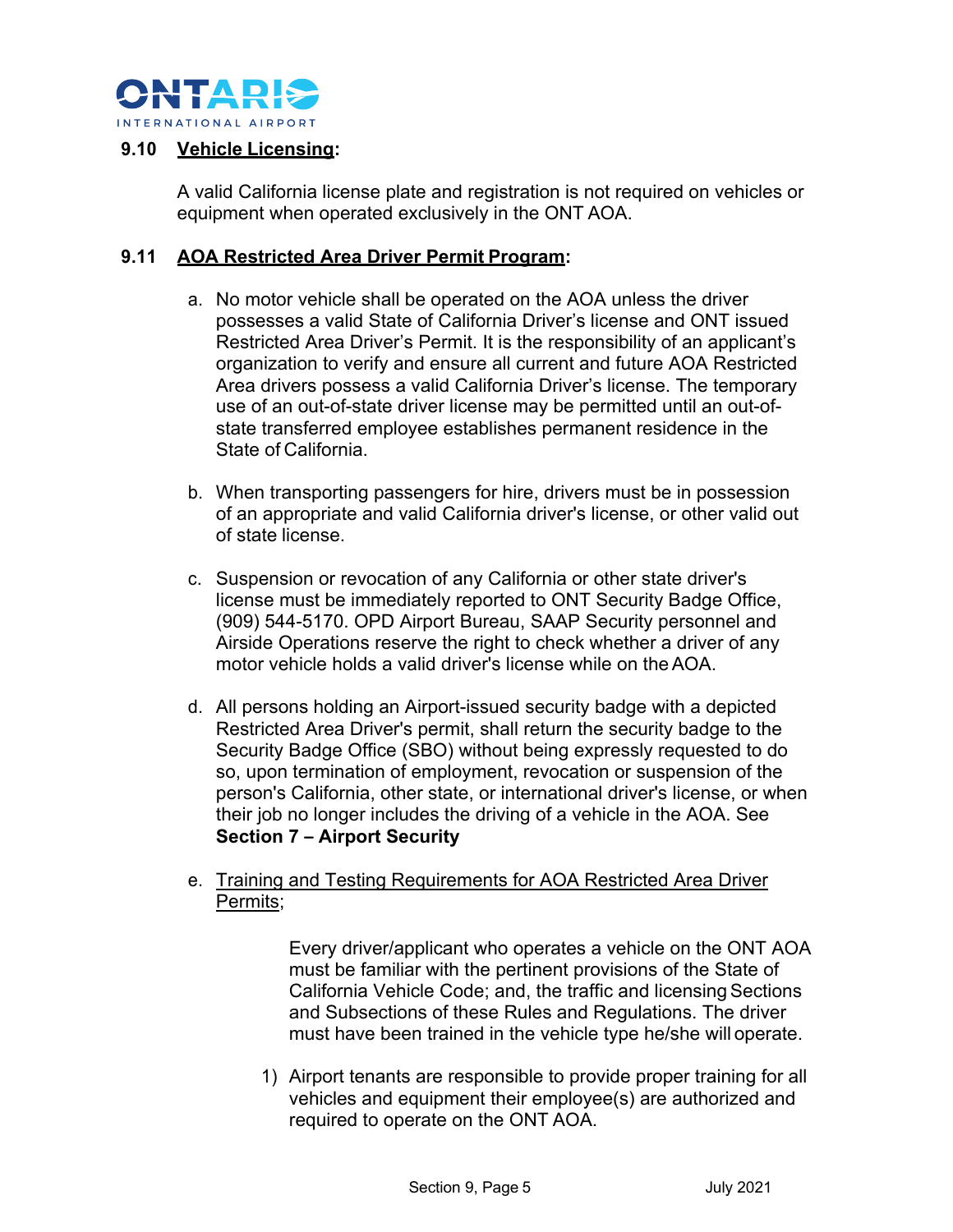

- 2) A minimum of eight (8) supervised hours of practical driver training (behind the wheel) on the ONT AOA is required prior to the applicant becoming eligible to attend the ONT AOA Restricted Area Driver Permit class. Practical driver training should include daylight and night driving on ONT AOA roadways, access drives, aircraft aprons and cargo ramps. Applicants must be the driver during the required practical training and not a passenger in the vehicle.
- 3) Applicants attending the ONT AOA Restricted Area Driver Permit training class must pass a written (multiple-choice) 25 question test. The class and test will be administered by the applicant's company representative who has completed a Train the Trainer class within the previous two years. The Train the Trainer class is given by ONT Airside Operations, (909) 214- 7682 or (909) 214-7683 upon request or as needed to satisfy a request from an airline or tenant at ONT. The class and test cover ONT AOA rules and regulations, safety practices, and facility familiarization. Training Class study materials and notes may be used during the Restricted Area Drivers test. The applicant will fail the class when incorrectly answering three (3) or more test questions; applicants who fail the class may attend the next scheduled course taught by their company. If the applicant fails the second test, it can be re- administered in one month.
- 4) The International Civil Aviation Organization (ICAO) has designated English as the official language of aviation worldwide; the FAA has also adopted English to be used in the United States. ONT AOA Restricted Area Driver Training classes are instructed in English only. Students are welcome to bring a language interpreter, a representative at their own cost and choice, to translate class materials and tests for languages other than English. The ONT AOA Restricted Area Driver Study Guide and exam are available in English only.

# **9.12 Movement of Aircraft by Other than Pilot in Command:**

a. Any person who operates a push back/tow tractor to move aircraft is required to complete a Surface Movement Training Class for Non-Pilots. The class is also required for the brake rider in the cockpit. The class is given monthly by Airside Operations staff. The class is also required for mechanics that taxi aircraft for maintenance purposes. If there are two mechanics in the cockpit both are required to have the training. The training is valid for one year or until the badge of the employee expires. For information on the class call ONT Airside Operations, (909) 214-7682 or (909) 214-7683.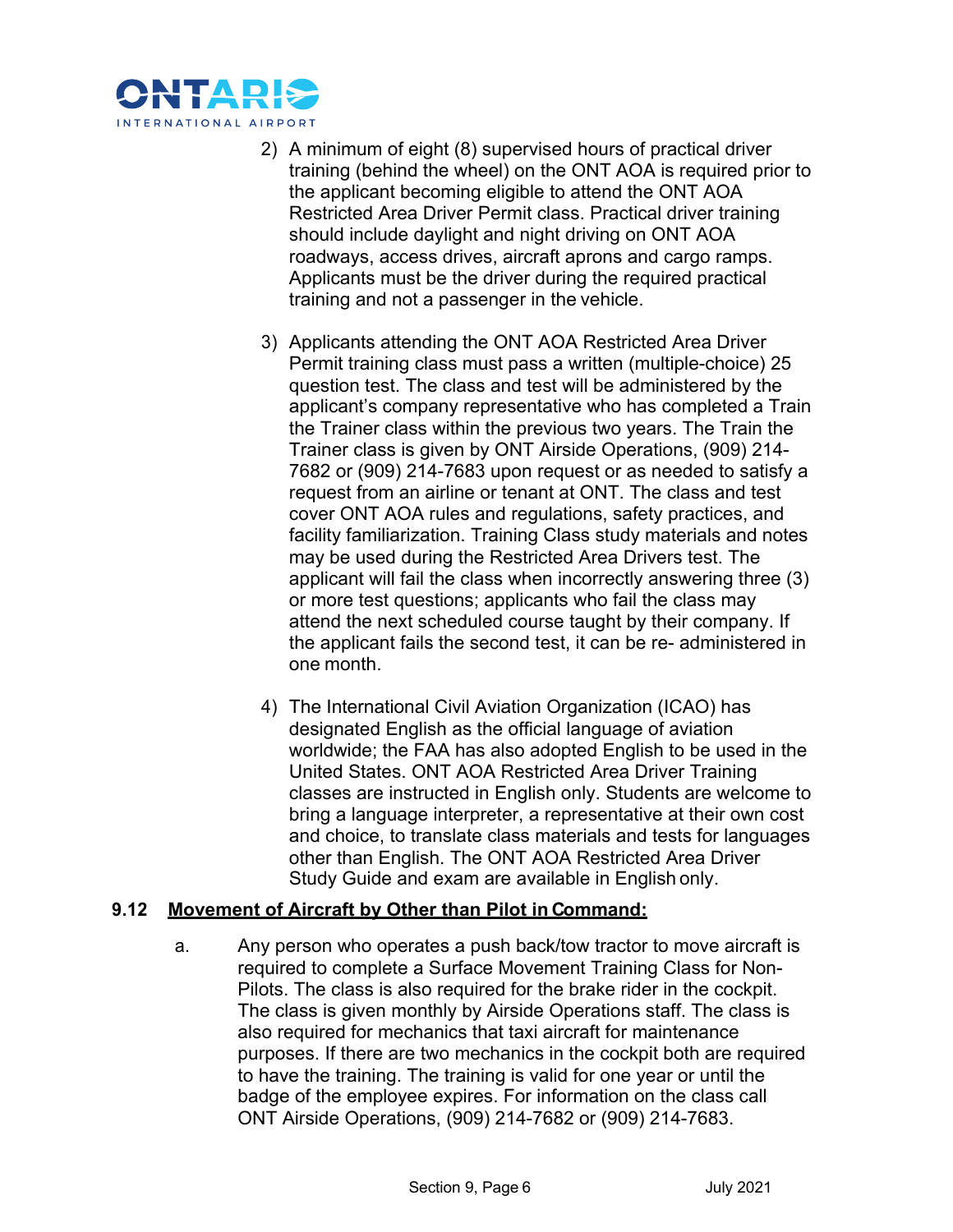

# **9.13 AOA Escort of Vehicles/Drivers Without Restricted Area Driver Permit and/or Motor Vehicle Operating Permit:**

- a. Every AOA driver must carry, in their personal possession, a valid California, or other state driver license in addition drivers must display an ONT Security Photo Identification Badge with Restricted Area Driver Permit, worn above the waist. ONT Security Photo Identification Badges must be presented to any Airport Police or Airport Operations personnel upon request.
- b. Drivers without an AOA Restricted Area Driver permit shall not drive on the AOA unless guided by an escort vehicle driven by an authorized Restricted Area Driver with an Escort icon ("E") or while training with an authorized Restricted Area Driver in the same vehicle.
- c. ONT tenants shall escort all company and contracted vehicles not having an annual ONT Motor Vehicle Operating Permit (MVOP), and/or vehicles driven by persons without an ONT Security Photo Identification Badge with AOA Restricted Area Driver Permit.
- d. ONT airline and tenants escorting box trucks, tractor trailers, buses, and other high-profile equipment, must have approval from ONT Airside Operations to enter the AOA. Upon arrival at a Secured Area Access Point (SAAP), the attending SAAP Security Officer shall contact Airside Operations, (909) 214-7682 or (909) 214-7683, to verify the escorting tenant, type of equipment, and intended AOA destination of the escort requested.
- e. Tenant vehicle escorts are limited to Two (2) vehicles per escort; or Four (4) vehicles, when the tenant provides both lead and trailing escort vehicles.
- f. Tenants who provide AOA escort to vehicle(s) without a current ONT MVOP accept all legal liabilities for the operator/owner of the vehicle and driver they escort in the ONT AOA.

# **9.14 Vehicle Roadworthiness:**

- a. Before operating any motor vehicle on the Airport, the driver must ensure that the vehicle is in roadworthy condition. No vehicle shall be operated which is not in a sound mechanical and safe condition. OIAA reserves the right to inspect and declare unfit for use on Airport property any vehicle or piece of equipment that does not comply with all safety requirements.
- b. It is the sole responsibility of the vehicle owner and driver for ensuring the roadworthiness and operational safety of the vehicle, and shall in no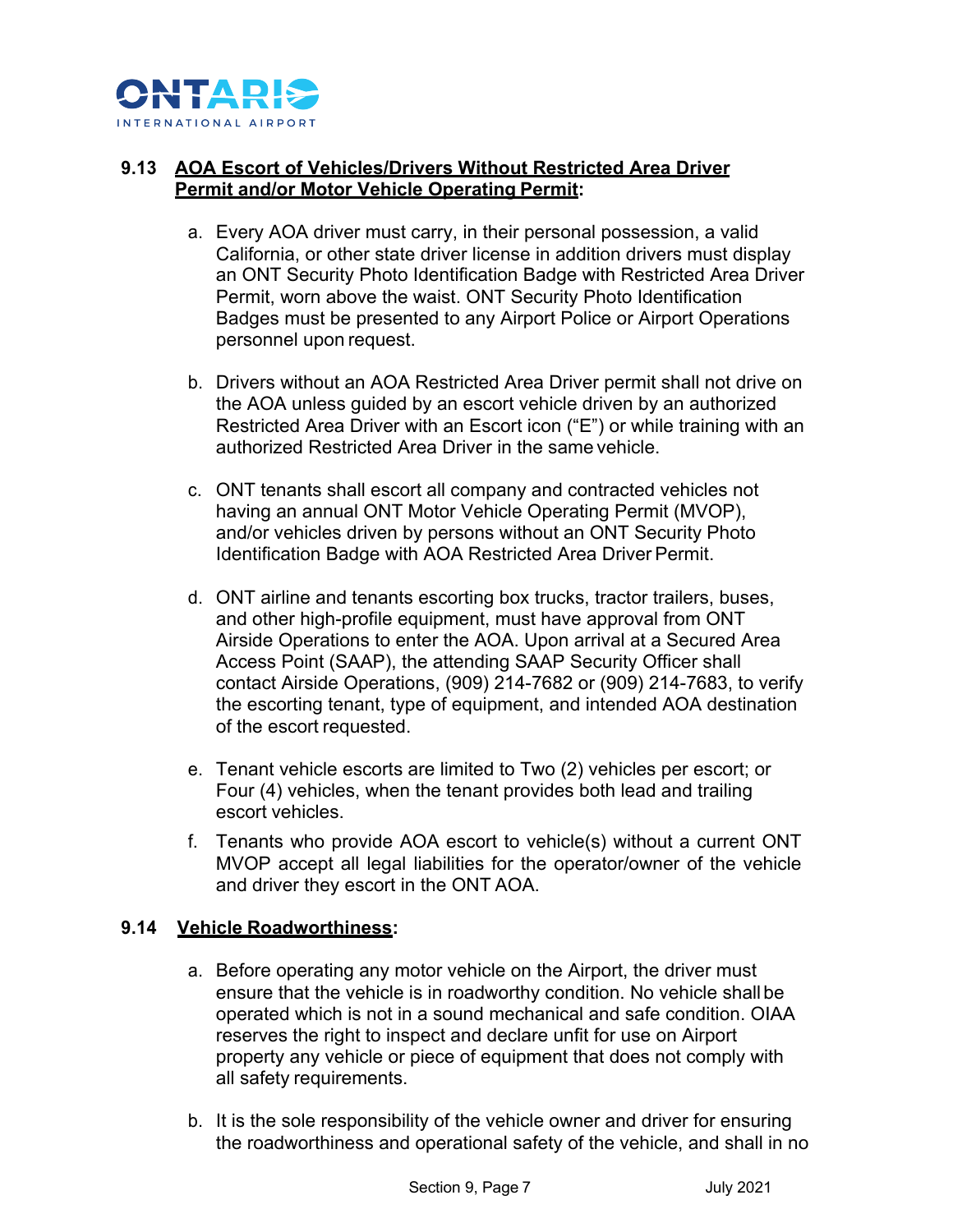

way be reduced, or restricted, by the issuance of an ONT Restricted Area Driver Permit, Annual Motor Vehicle Operating Permit, or by any technical inspections carried out by OIAA personnel.

- c. Vehicles designed to transport special goods (i.e., fuel tanker trucks,) shall comply with all pertinent provisions contained in Department of Transportation Regulations and National Fire Protection Association (NFPA) Section 407 guidelines. See **Section 6, Fire Safety**, for more information regarding the carriage of hazardous materials on the AOA.
- d. Vehicles regularly driven on ONT Aircraft Movement Areas (runways and taxiways) shall be fitted with an operational rotating yellow light or strobe.

#### **9.15 Emergency and Special Purpose Vehicles:**

- a. All vehicles proceeding with a red rotating beacon or red and blue light bars, and all vehicles guided by them; i.e., OFD Station 10 and OPD Airport Bureau vehicles; and, all OIAA vehicles proceeding with a yellow rotating beacon, i.e., Airside Operations, Airport Passenger Buses and special purpose vehicles, are exempt from the speed limit when responding to an emergency, or other special situation, and may leave the established roadways when necessary and appropriate.
- b. All drivers must exercise special caution when in proximity to these vehicles; do not drive in front of emergency vehicles responding to an emergency, or on scene of an emergency.
- c. All vehicles described in this Subsection must yield the right-of-way to taxiing aircraft.

# **9.16 Actions in Case of an Accident:**

- a. In case of an accident involving injury or death to any person, the following must be notified immediately:
	- 1) OFD Dispatch, (909) 983-5911 or 911.
	- 2) OPD Dispatch, (909) 986-3371 or 911.
	- 2) ONT Airside Operations, (909) 214-7682 or (909) 214-7683.
- b. Any incident or accident involving an aircraft and a vehicle must be reported immediately to OFD Dispatch, (909) 983-5911 or 911, OPD Dispatch, (909) 986-6711 or 911, and ONT Airside Operations, (909) 214-7682 or (909) 214-7683.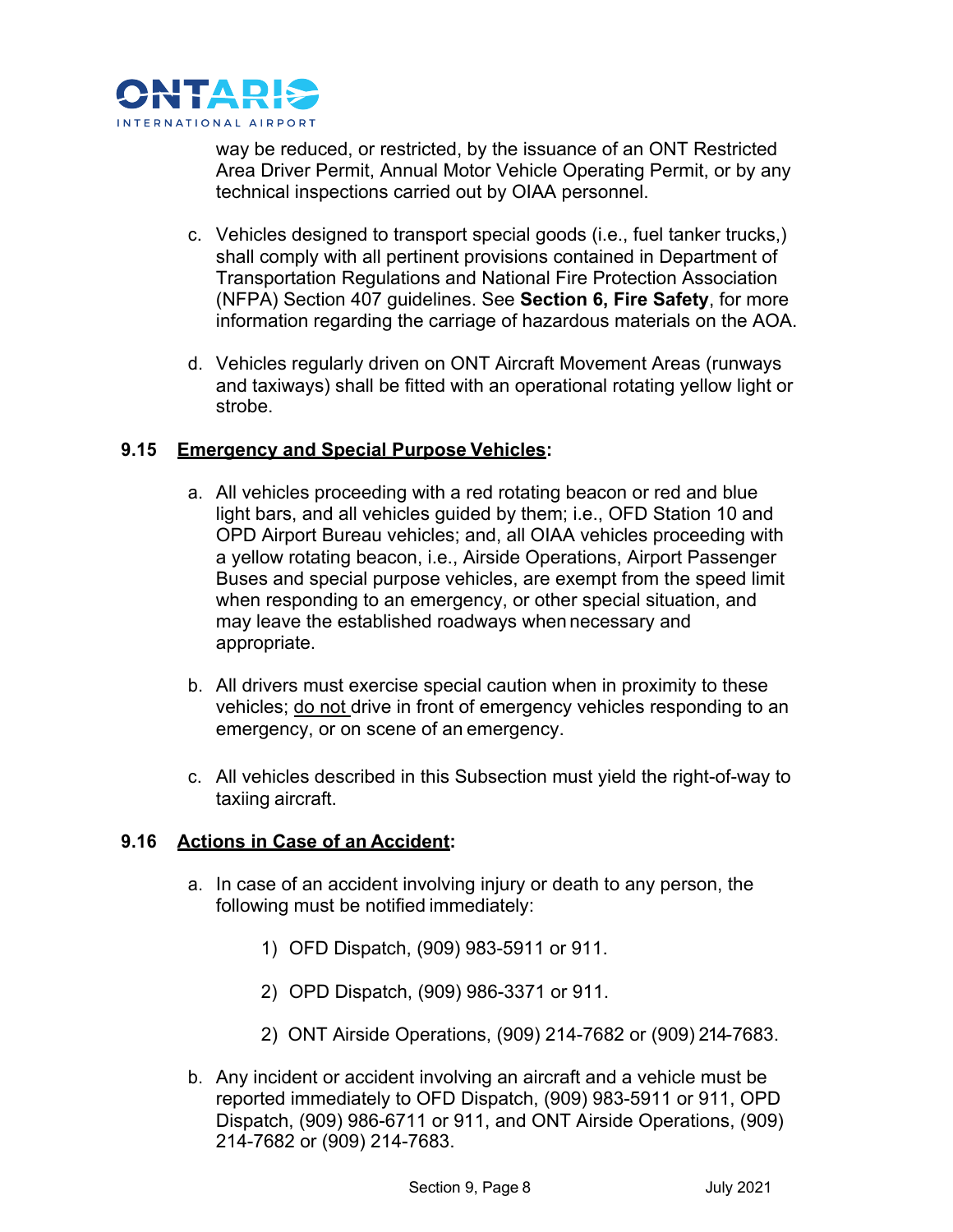

- c. Any vehicle involved in an accident shall not be moved until released by the OPD Airport Bureau Officer in charge.
- d. All persons involved in an accident, including accident witnesses, shall remain at the scene of the accident until an OPD Airport Bureau Officer arrives. If witnesses cannot remain at the scene of an accident for reason of other urgent duties, they shall report to the OPD Airport Bureau Office, located at 1923 East Avion Street, Ontario, CA 91761, immediately upon accomplishing their urgent duties.

# **9.17 Intoxicants and Drugs:**

Drivers who operate a motor vehicle or automotive equipment shall not consume intoxicating beverages, drugs or narcotics while on duty; nor shall they have consumed the same within six (6) hours prior to driving on the AOA.

#### **9.18 Right-of-Way:**

All vehicles operated in or upon the AOA shall yield the right-of-way as follows:

- a. All aircraft being taxied, towed or otherwise moved, including their towing and guiding vehicles, and ground safety personnel.
- b. Emergency vehicles, equipment and personnel responding to an emergency; i.e., OFD Station 10, OPD Airport Bureau, ONT Airside Operations, City of Ontario Fire and Police Department, Rescue Ambulances, or vehicles which display California Emergency Vehicle exterior lighting including ONT vehicles with yellow rotating beacons.
- c. Vehicles operating on service roadways take precedence over all vehicle traffic in entering roadways from: leased premises, aircraft parking aprons and loading cargo ramps, and other equipment parking areas.
- d. At road intersections or junctions and in all other areas vehicles shall yield to vehicles the right before left principle (right-of-way) shall apply, unless prescribed otherwise by traffic signs.

#### **9.19 Use of AOA Roadways:**

Vehicles shall use only designated and marked (surface painted) roadways and access lanes when crossing taxiways and taxilanes, or when entering/exiting aircraft aprons and cargo loading ramps as follows:

a. If a driver's destination is located off a designated roadway (at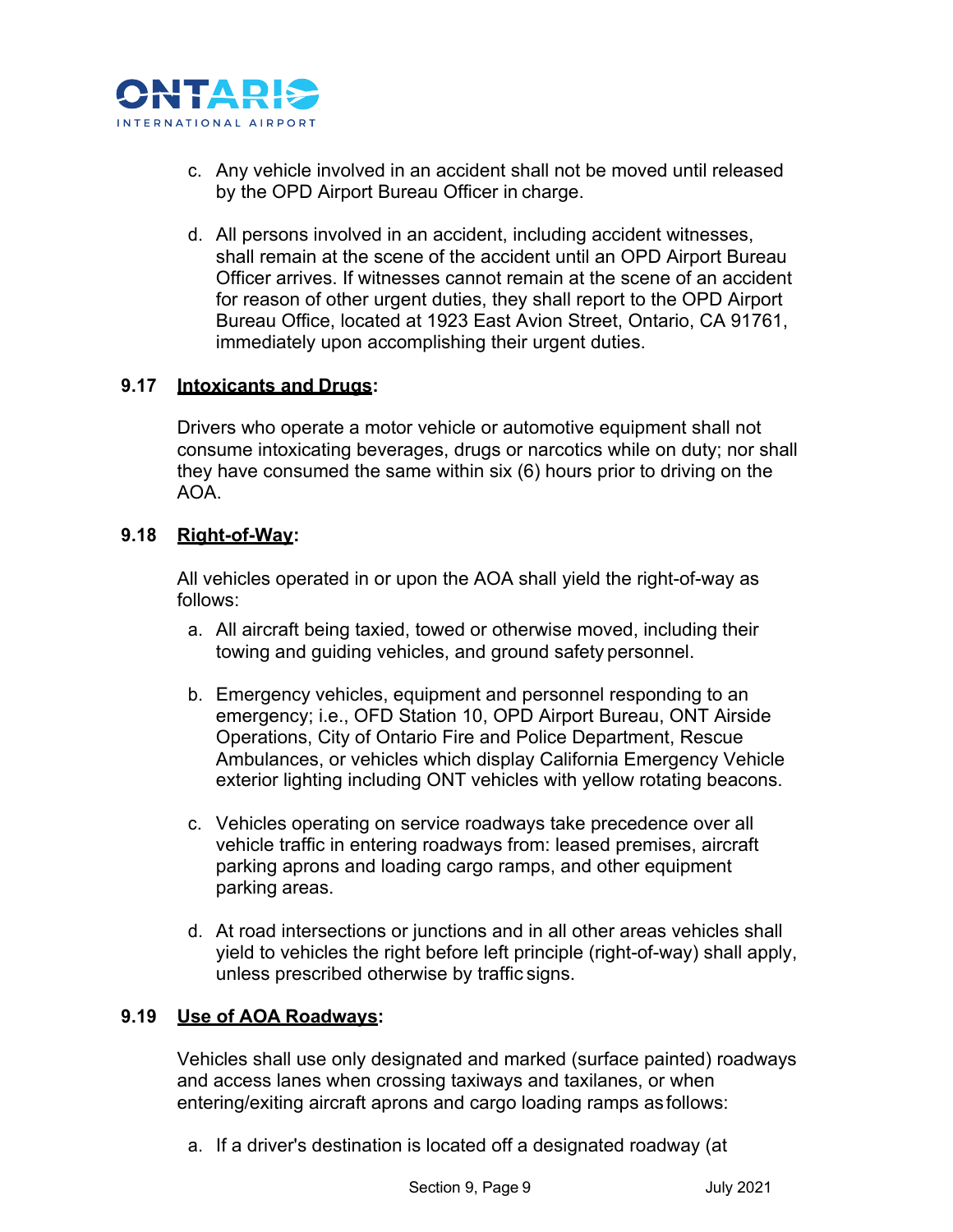

passenger terminal gates, aircraft parking positions, or equipment parking areas) the marked roadway shall be used as long as possible. Vehicles entering and exiting aircraft aprons and ramp areas shall use all due care; the shortest route must be taken to/from the roadway. Entrances/exits to access lanes are delineated by elevated red retroreflective markers.

- b. Access lanes may be used only if it does not hinder or endanger taxiing aircraft traffic. Access lanes must be used with special care and attention and must be cleared immediately if aircraft approach.
- c. Vehicles are prohibited from leaving marked roadways, or driving on Aircraft Movement Areas, unless escorted by ONT Airside Operations, OPD Airport Bureau or OFD Station 10 personnel.
- d. Vehicles are prohibited from driving through aircraft parking positions and passenger terminal gates.

#### **9.20 Speed Limits:**

Vehicles shall be operated on the ONT AOA in strict compliance with speed limits as follows:

- a. **20 mph** on the main ONT roadway loop, including roadways.
- b. **10 mph** on all access drives to/from aircraft aprons, cargo loading ramps, aircraft parking positions, passenger terminal gates.
- c. **5 mph** on baggage drives, fuel farms, hangars, etc.
- d. **At walking speed**  3 miles per hour or less where aircraft occupy parking positions and gates.
- e. **Basic Speed Laws;** At no time shall a driver exceed speeds which are reasonable and prudent, consistent with prevailing visibility, and then existing weather conditions such as fog, precipitation, smoke, and respective of available lighting and traffic conditions.

# **9.21 Traffic Signs, Directions, Signals and Markings:**

- a. All vehicles operated on any Airport property must always comply with any lawful order, signal, or direction by authorized OPD Airport Bureau, OFD Station 10 or ONT Airside Operations personnel.
- b. The OIAA is authorized to place and maintain such traffic signs, signals, pavement markings, and other Airport property as required to indicate and carry out the provisions of these Rules and Regulations and of the California Vehicle Code to guide and control traffic.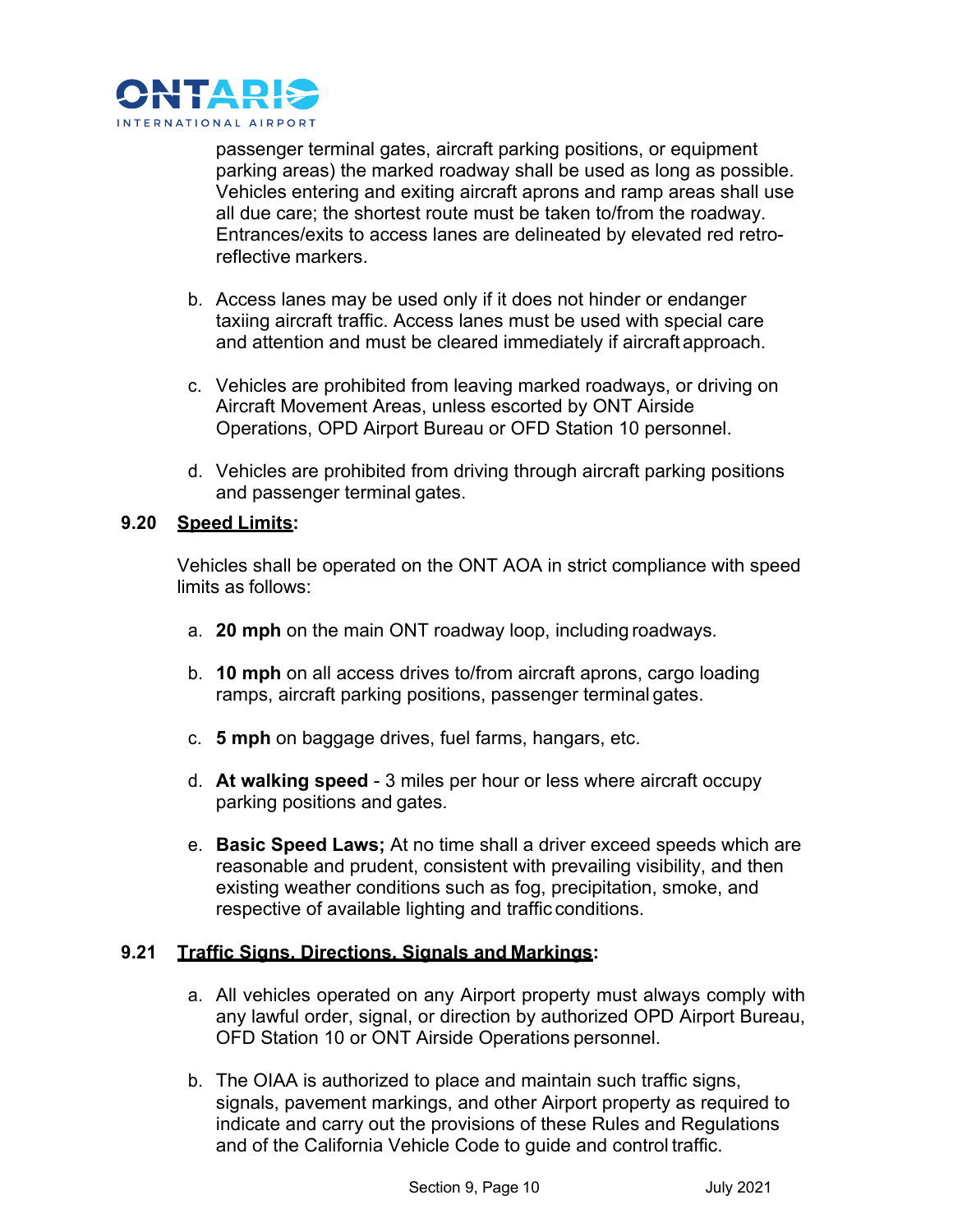

- c. Where traffic is controlled by traffic lights, signs, mechanical or electrical signals, or pavement markings, such lights, signs, signals and markings shall be obeyed.
- d. Airport signs generally conform to the standards set by the California Vehicle Code. In addition, OIAA signs may be posted to alert drivers to special conditions.
- e. Where conditions preclude the use of post-mounted traffic signs, surface painted roadway markings shall have the same validity.

#### **9.22 Special Safety Rules:**

- a. The use of vehicles on the ONT AOA shall be limited to the absolute minimum required. Unnecessary running of engines is prohibited.
- b. Hydraulic stabilizers on vehicles may be extended only after it has first been ascertained that all persons are clear of the danger area.
- c. The use of forklifts for cargo handling at passenger terminal gate positions is prohibited.
- d. Moving scissors-type vehicles, with scissors extended, is prohibited, except to position the vehicle against an aircraft for servicing. The scissors shall not be extended behind an aircraft with engines running. When scissors are extended, a safety lock is required to prevent injury to personnel due to inadvertent lowering of the scissor's platform.
- e. A guide person is required whenever the vehicle operator's vision is restricted.

# **9.23 AOA Driving Area Definitions:**

- a. Roadways; a system of six (6") inch wide white color surface painted parallel markings which demark roadways, access lanes and passage ways or other designated ways intended for the movement of ground vehicle traffic on the AOA. Roadways intersect aircraft taxiways, as such, ground vehicle operators shall stop to visually ensure their vehicle and equipment are safely clear of all aircraft before proceeding across the taxiway intersection; roadway vehicles may cross taxiway intersection(s) after verifying no danger of collision exists for aircraft occupying, approaching, or exiting thetaxiway.
- b. Access Lanes; exit and entry points to/from roadways allowing ground vehicles and equipment access to aircraft aprons, cargo ramps, public aircraft parking positions, and passenger terminal gates. Ground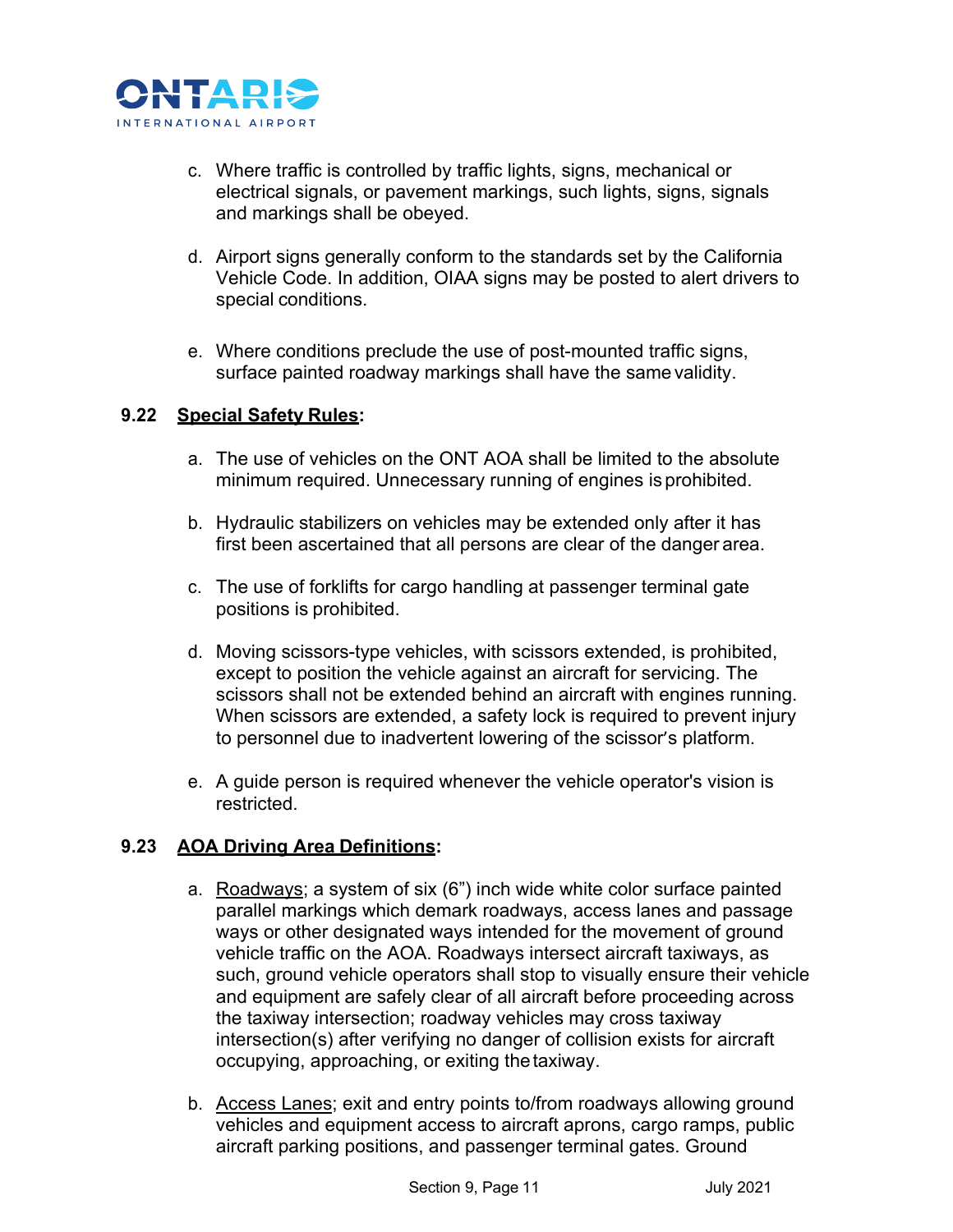

vehicles and equipment using access lanes may cross taxilane(s), to gain access to roadways, after the vehicle operator has ensured all equipment can remain safely clear of aircraft occupying, approaching, or exiting the taxilane to be crossed.

- c. Aircraft Parking Positions; an area around an aircraft position designated for public parking and/or servicing of aircraft, as delineated by signs surface painted markings and buildings or hangars.
	- 1) Aircraft parking positions are normally bounded by passenger terminals, aircraft aprons, cargo ramps, buildings, perimeter fences or roadways. All public aircraft parking positions are colocated with roadway or access lane (solid white lines), and Aircraft Movement Area boundary markings (one (1) solid and one (1) dashed yellow line), which demark the physical limit of a properly parked aircraft, providing safe separation for aircraft maneuvering on adjacent taxilanes or taxiways. Additionally, aircraft parking positions located at ONT passenger terminal gates are marked with surface painted aircraft safety zones, or envelopes, consisting of two (2) solid red stripes separated by one (1) solid white stripe.
	- 2) No vehicle may operate or park inside the envelope of an aircraft parking safety zone, except to actively service an aircraft.
	- 3) Drivers of ground vehicles must exercise special caution when aircraft are taxiing and maneuvering into, or out of, aircraft parking positions. Drivers can make several observations to help identify when an aircraft will soon occupy or push off an aircraft parking position:
		- a. When an aircraft is about to occupy (taxi into) an empty aircraft parking position, or gate, observe the following indications:
			- i. Passenger Boarding Bridges (PBB) have a lighted amber rotating beacon; the beacon will be lighted and rotating.
			- ii. All ground support equipment is clear of the red/white aircraft safety zone envelope area.
			- iii. Aircraft ground support staff are positioned outside at the top, and sides, of the painted red/white aircraft safety envelope.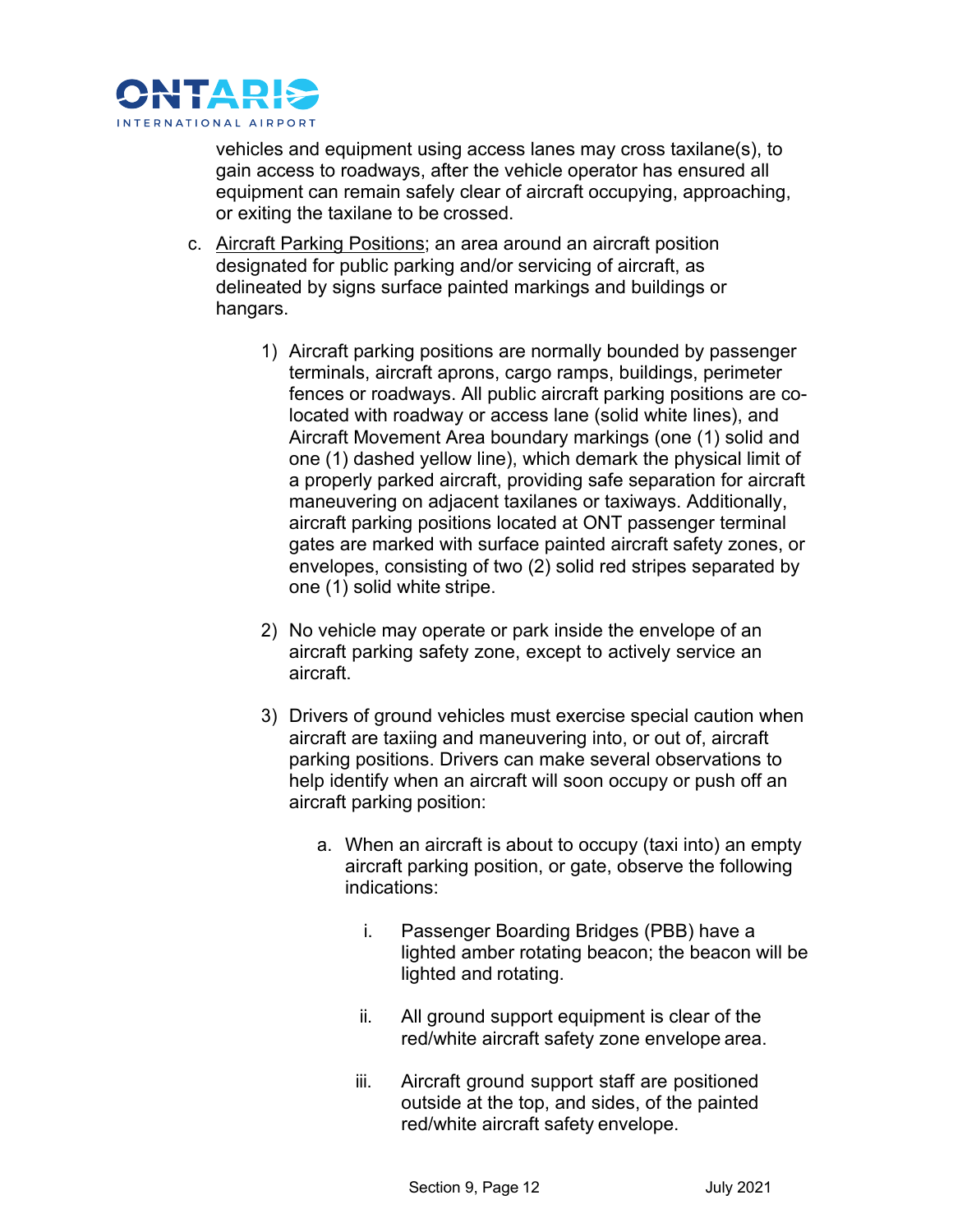

- b. When an aircraft is about to depart (pushback) from an aircraft parking position, or gate, drivers should observe the following conditions;
	- i. Aircraft position lights are lighted; GREEN on the right-wing tip and RED on left-wing tip.
	- ii. Aircraft beacons/strobes on the belly and top of the aircraft are flashing RED, the aircraft doors are closed, and the PBB is pulled away from the aircraft.
	- iii. Aircraft wheel chocks have been removed from the landing gear, and vehicles are no longer servicing the aircraft. Use caution, aircraft engine(s) may be running.
- 4) For your personal safety, and the safety of others, aircraft parking position red/white safety zones must be strictly observed. Vehicles stopped/parked inside an aircraft parking position safety zone envelope must always be attended.
- d. Taxiways and Taxilanes: Taxiways are a defined path for the taxiing of aircraft from one part of an airport to another marked by a continuous yellow centerline. Taxilanes are a defined path for the taxiing of aircraft, which provides access from taxiways to aircraft parking positions and other terminal areas marked by a continuous yellow centerline.
	- 1) Taxiways and Taxilanes are reserved for aircraft traffic.
	- 2) Driving of motor vehicles on aircraft taxiways and taxilanes is prohibited, except when crossed at designated roadways and access lanes. Stopping on aircraft taxiways and taxilanes at any time is prohibited.
	- 3) No person or vehicle shall cross taxiways/taxilanes if an aircraft is in the vicinity. Ground vehicles must stop at posted "Stop" signs and yield the right of way to the aircraft whetherit is taxiing or under tow.
- e. Ground Support Equipment (GSE) Parking Areas;
	- 1) GSE parking areas are marked by unbroken white boundary lines and/or by fences, buildings and signs.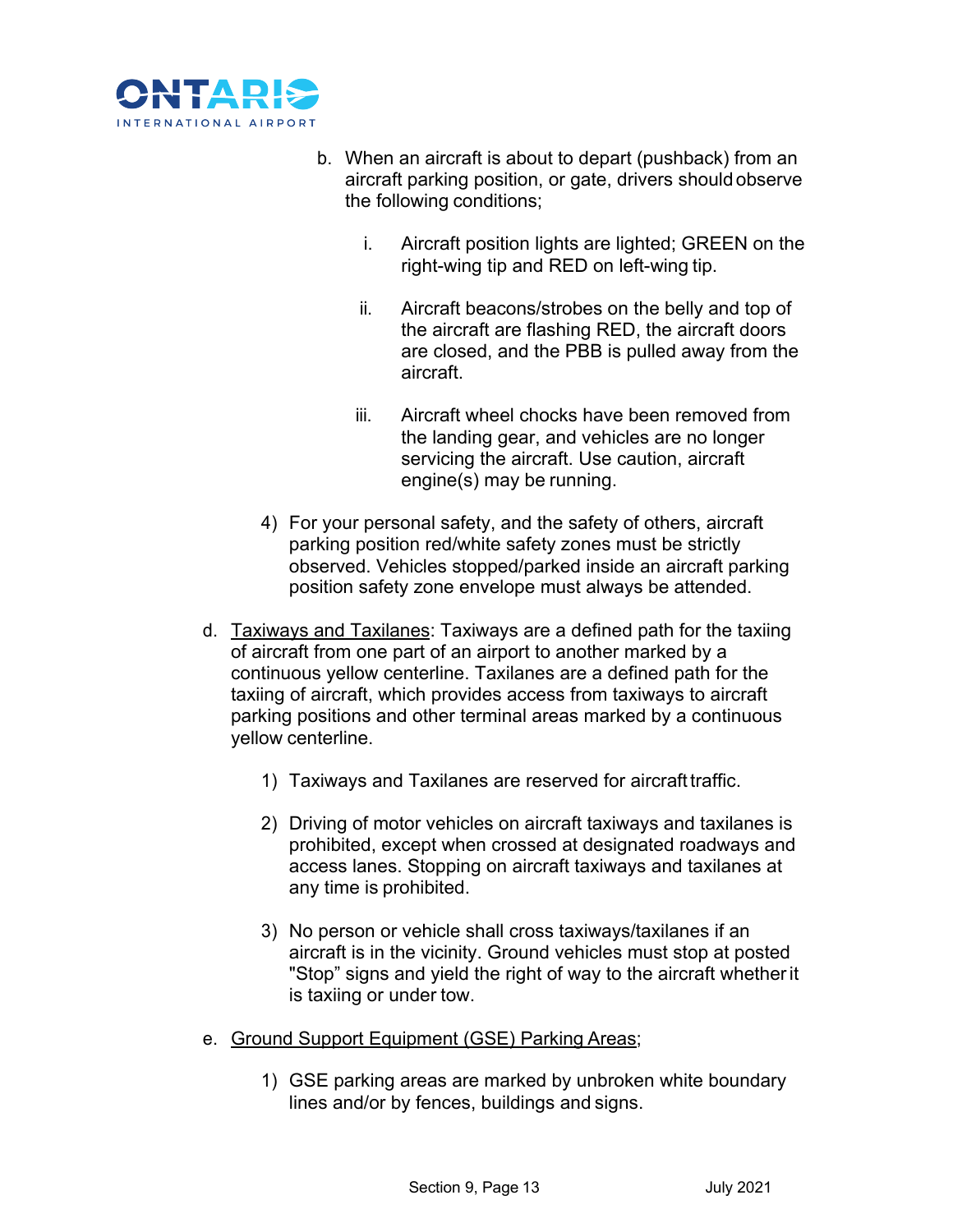

2) GSE parking areas may also be located next to an aircraft parking position safety zone envelope. These surface painted safety zone markings are designed to protect operating and parked aircraft, they are; two (2) red lines separated by a white line. No equipment or vehicle shall be parked inside this aircraft safety envelope unless actively being used to service parked aircraft.

# **9.24 Aircraft Movement Area (AMA):**

The ONT Aircraft Movement Area (AMA) consist of runways, taxiways, and other surfaces of the Airport, including Safety Areas, which surround an AMA to protect aircraft which are taxiing, hover taxiing, or performing takeoff and landing. Aircraft Movement Areas may exclude some taxilanes, but do include all aircraft aprons, cargo ramps, aircraft parking positions and passenger terminal gates at ONT.

- a. The AMA is reserved for flight operations. Walking or driving onactive AMA surfaces is prohibited. However, ground vehicles may cross taxiways where required by marked roadways. Approval for AMA access must be obtained from ONT Airside Operations, (909) 214- 7682 or (909) 214-7683, and FAA ONT ATCT.
- b. All vehicles operating on the ONT AMA shall be equipped with a lighted, rotating amber beacon or "Light Bars", making vehicle movement clearly identifiable; and be equipped with an operational two-way VHF radio (transceiver) for communications with the FAA ONT ATCT.
- c. All ground vehicle traffic must, always, comply with the directions of ONT Airside Operations, OPD Airport Bureau, and OFD Station 10 personnel.
- d. No vehicle shall cross a runway unless escorted by an ONT Airside Operations vehicle having proper ONT ATCT clearance.
- e. All vehicles approved to access a closed runway shall enter and exit the closed runway from the runway approach or departure end; except when deemed necessary during emergency conditions, or as approved by ONT Airside Operations.

# **9.25 Stopping, Parking and UnattendedVehicles/Equipment:**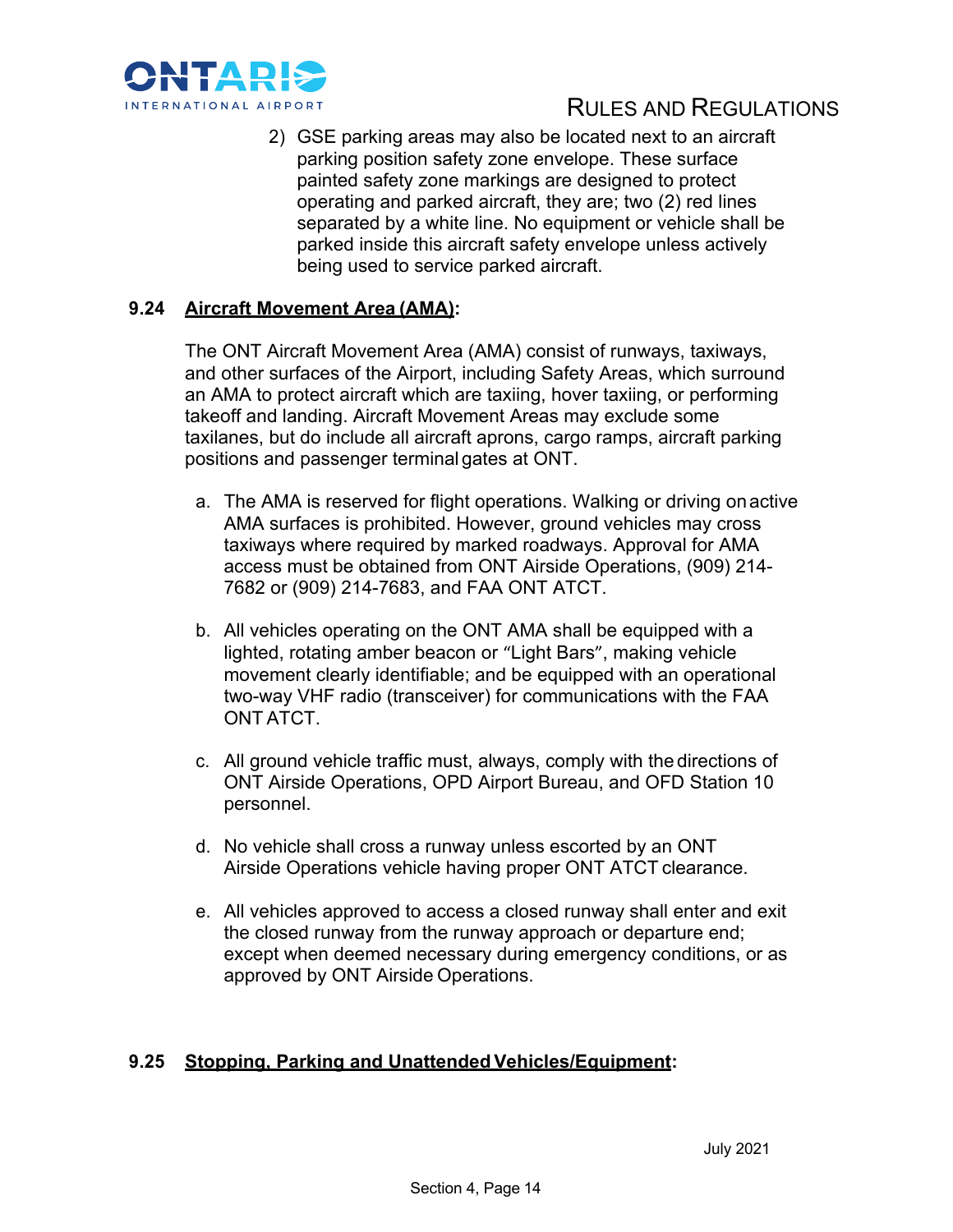

- a. Vehicles shall be parked only in OIAA approved parking areas; be secured against uncontrolled rolling by an engaged handbrake and/or have the wheels blocked with appropriately sized wheels chocks. Ignitions shall be switched off unless required for auxiliary functions.
- b. Parking of vehicles in surface painted restricted areas that surround fire hydrants, or the blocking of access to fire hydrants is prohibited.
- c. No vehicle shall be stopped or parked on any taxiway, taxilane, access service roadway, access lane, or area marked with solid red or red hatched lines. Authorization to park a vehicle in these areas must receive prior approval from ONT Airside Operations, (909) 214-7682 or (909) 214-7683.
- d. No vehicle or equipment shall be stopped or parked in an area that blocks the ingress/egress of emergency vehicles, including vehicles responding to the emergency; i.e., ONT Airside Operations, OPD Airport Bureau, and OFD Station 10.
- e. No person shall stop or park a vehicle, place an object, or perform work blocking another vehicle (equipment) which prevents a forward path free of obstacles. If the vehicle becomes blocked and cannot freely move forward from its parked position, the operator of the blocking vehicle must immediately notify the blocked vehicle owner/operator.
- f. Operators of vehicles and GSE which becomes disabled on AOA roadways must notify the ONT Airside Operations, (909) 214- 7682 or (909) 214-7683. The vehicle operator/s must stay with (attend) the disabled vehicle, or GSE, until released by ONT Airside Operations or OPD Airport Bureau personnel.

# **9.26 Driving Under Aircraft:**

No vehicle or equipment operator shall drive a motor vehicle under any portion of an aircraft, except where the vehicle is actively involved in servicing that aircraft. When driving under an aircraft, vehicle operators must drive the slowest speed possible paying strict attention to height limitations. A guide person (marshal) shall be used, even when moving forward, if the drivers view from the vehicle is obstructed.

This section shall not apply to fueling operations, which are covered separately by **Section 6, FireSafety.**

# **9.27 Reversing and Driving Backwards:**

Reversing and driving backwards is permitted only if existing conditions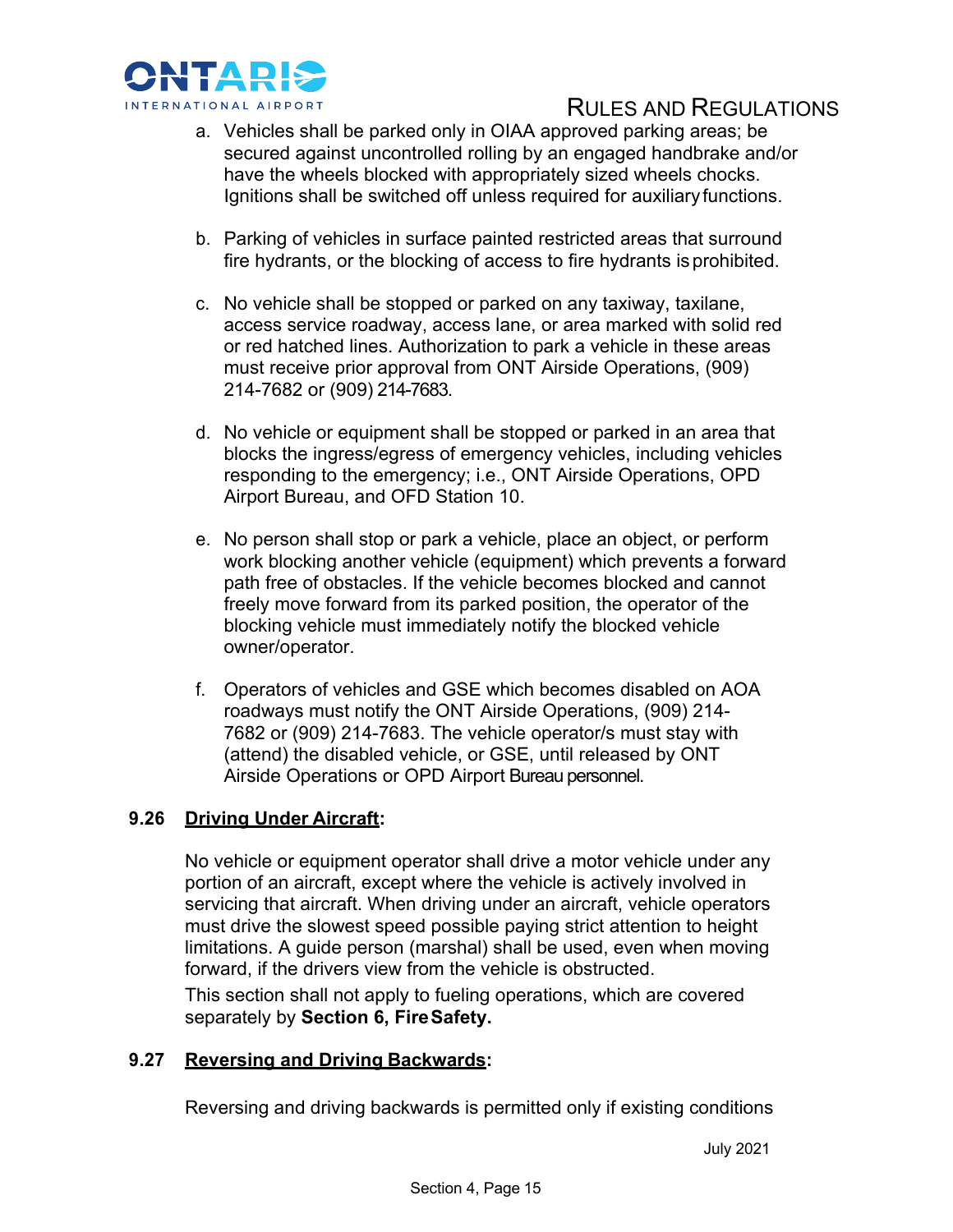

make it impossible to drive forward. When reversing or driving backwards, it is the driver's responsibility to ensure that the path is free of obstacles. If the vision of the driver of a motor vehicle is obstructed to the rear for any reason, a guide person (marshal) shall assist the driver.

# **9.28 Driving Behind Aircraft Engines:**

Aircraft blast can cause severe injury or death. Safe distances must be maintained when operating vehicles, or when walking, in front of or behind aircraft with engines running. Minimum safe distance behind an operating jet engine (at minimum idle power) is 200 feet. All vehicles, equipment, and persons, shall remain well clear of aircraft running jet engines at high power; such as during maintenance runs, taxi, takeoff, or landing roll, until the high-power run has subsided, or the aircraft has departed:

- a. Due to the potential for aircraft jet blast, drivers of open air and highprofile vehicles are advised not to hold on the following roadways and roadway connectors when B-747, B-777, MD-10, MD-11, A-340 and B-747-8, A-380 or similar Group V and Group VI aircraft are present:
	- 1) On the north-south access lane(s) east of taxiway P, and west of taxiway W, where located between taxiway N and Taxilane N-1 (between Terminal 2 and Terminal 4).
	- 2) On the east-west oriented south vehicle service road at taxiway S intersections: F, S-4, P, K, S-5, W, and taxilane S-1 south of taxiway S (FedEx).
	- 3) On the east-west access lanes of taxiway intersections: Y-1, Y-2 and Y-3 (United Parcel Service - UPS).
	- 4) At the east-west oriented north vehicle service road at taxiway N intersections: P, R, U, V and W (between Terminal 2 and Terminal 4).

# **9.29 Driving Between Aircraft and Passenger Terminal or Bus Loading Gates:**

- a. In aircraft parking areas, vehicle and equipment operators must be especially watchful for pedestrians. At no time shall a vehicle be driven between an aircraft and a passenger terminal gate when passengers are actively using the walkways.
- b. No vehicle shall be driven in any area between a bus and an aircraft, loading gate or building when the area is actively being used as a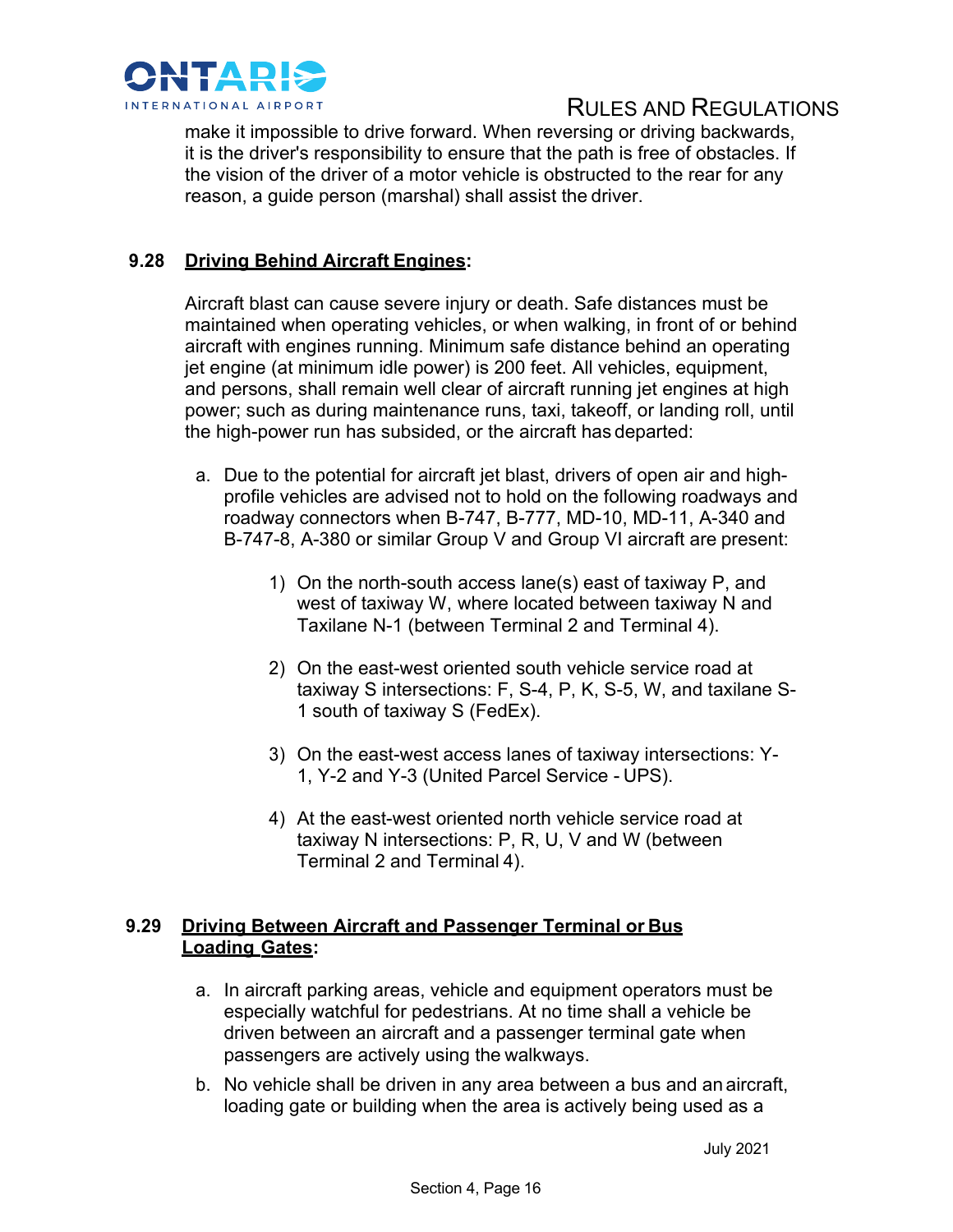

walkway for passengers.

#### **9.30 Pedestrian Movement:**

- a. Pedestrian traffic is prohibited on AOA roadways, access lanes, driveways and between passenger terminals.
- b. Pedestrians on runways, taxiways/taxilanes are prohibited.

# **9.31 Motorcycles and Bicycles:**

The use of two (2) and three (3) wheeled cycles, and motorcycles on AOA roadways, aircraft aprons and cargo ramps are prohibited.

#### **9.32 Electric Carts:**

Use of electric carts and recharging stations are subject to approval by the ONT CEO or his/her authorized representative. All requests for the installation of electric vehicle charging stations must be made in writing to the OIAA, and should including specific details of the electric vehicle, location of use, recharging location and method.

#### **9.33 Towed Vehicles:**

- a. The maximum length of a vehicle train; inclusive of tractor, trailer, and all other vehicles being towed (except fire safety vehicles), shall not exceed 85 feet; inclusive of the load being towed.
- b. Tractor/tug towed trains, full or empty, shall not exceed five (5) carts or lower deck LD-3 and or other lower deck containers on single wide dollies. Tractor/tug trains shall not exceed four (4), full or empty, when transporting larger lower deck LD-7 or other lower deck containers, main deck M-1 containers, and bulk cargo pallets on double wide dollies. At no time shall the number of towed units exceed that which is safely under control, as indicated by the proper loading and tracking of the vehicles being towed in the train.
- c. No single vehicle, or tractor with semi-trailer, shall exceed 50 feet in length.

# **9.34 Trailers and Baggage/Cargo Carts and Container Dolly Restrictions:**

Trailers, baggage/cargo carts and container dollies shall not be permitted on the AOA unless equipped with reflective markings, an operational positive lock coupling and independent locking brake system so that when disengaged from a towing vehicle, neither aircraft engine blast nor wind will cause the equipment to become free rolling. The yoke and hitch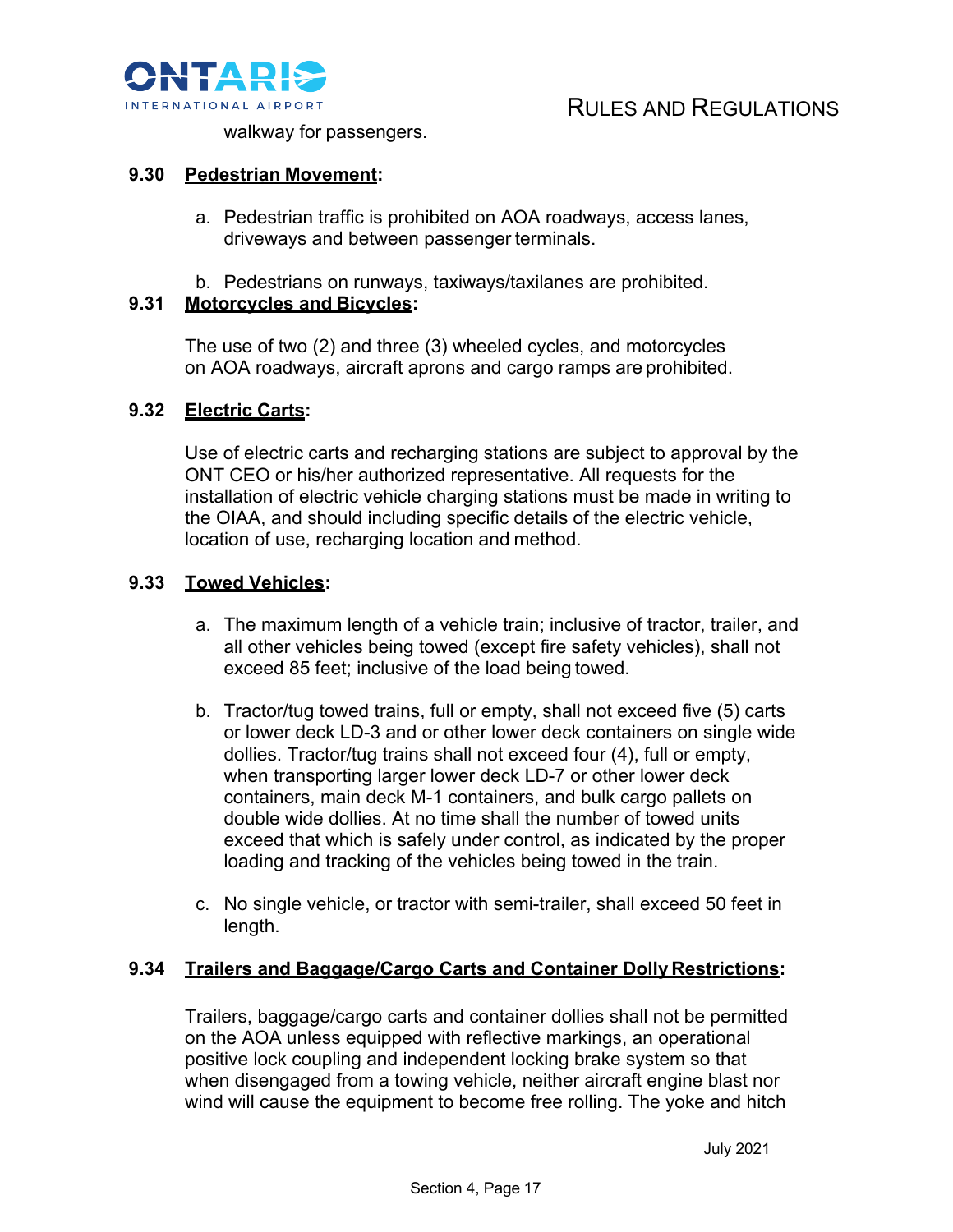

of all trailers, carts, and dollies shall be inspected prior to use, by the owner/operator, for metal fatigue to preclude yoke malfunction and failure.

# **9.35 Vehicle Lights/Reflectors:**

- a. While operating on the AOA from sunset to sunrise, or in limited visibility conditions, a vehicle's lights must be switched on (low-beam lights). All headlights, taillights, turn signal lights and running or clearance lights on a vehicle shall be in proper working order.
- b. Any cart or piece of equipment being towed after darkness must have 3" diameter reflectors, reflective tape or operable lights on both sides and rear.
- c. All vehicles being guided must switch on their low-beam lights.
- d. Driving with parking lights only or high beam headlights isprohibited.

#### **9.36 Passenger and Employee Transportation:**

Passengers and employees may be transported only in vehicles equipped for that purpose, provided the driver has been appropriately trained to operate said vehicle. Class A and B licensing is not required when operating on the AOA; however, it is strongly recommended that drivers hold a valid and appropriate license and medical certificate for the vehicles they are operating. If vehicle is equipped with seatbelts they shall be used and fastened.

# **9.37 Freight/Cargo Transportation:**

All freight/cargo must be transported in a matter that prevents spillage. The use of netting, carts with curtains or in the case of oversize cargo payloads, rope or strapping shall be used for such purpose. Prior to transporting,cargo vehicle operators must inspect trailers and dollies to ensure they are properly secured and connected. Inspections by OPD Airport Bureau personnel will be used to enforce these rules. If freight/cargo payloads transported are not secure the tractor trailer train will be detained, then allowed to continue when properly secured.

#### **9.38 In-flight Kitchen/Cabin Service Trucks:**

In-flight kitchen and cabin service trucks should be operated in such a manner so that trash bags do not have the potential of falling out or being blown off the vehicle. They should be stored behind closed doors in the vehicle or placed in a trash receptacle before driving in the AOA. Service vehicles are prohibited from having open doors or personnel on the rear landing of the vehicle while in motion. See **Section 2 General**, for further information regarding refuse and litter, and use of plastic at ONT.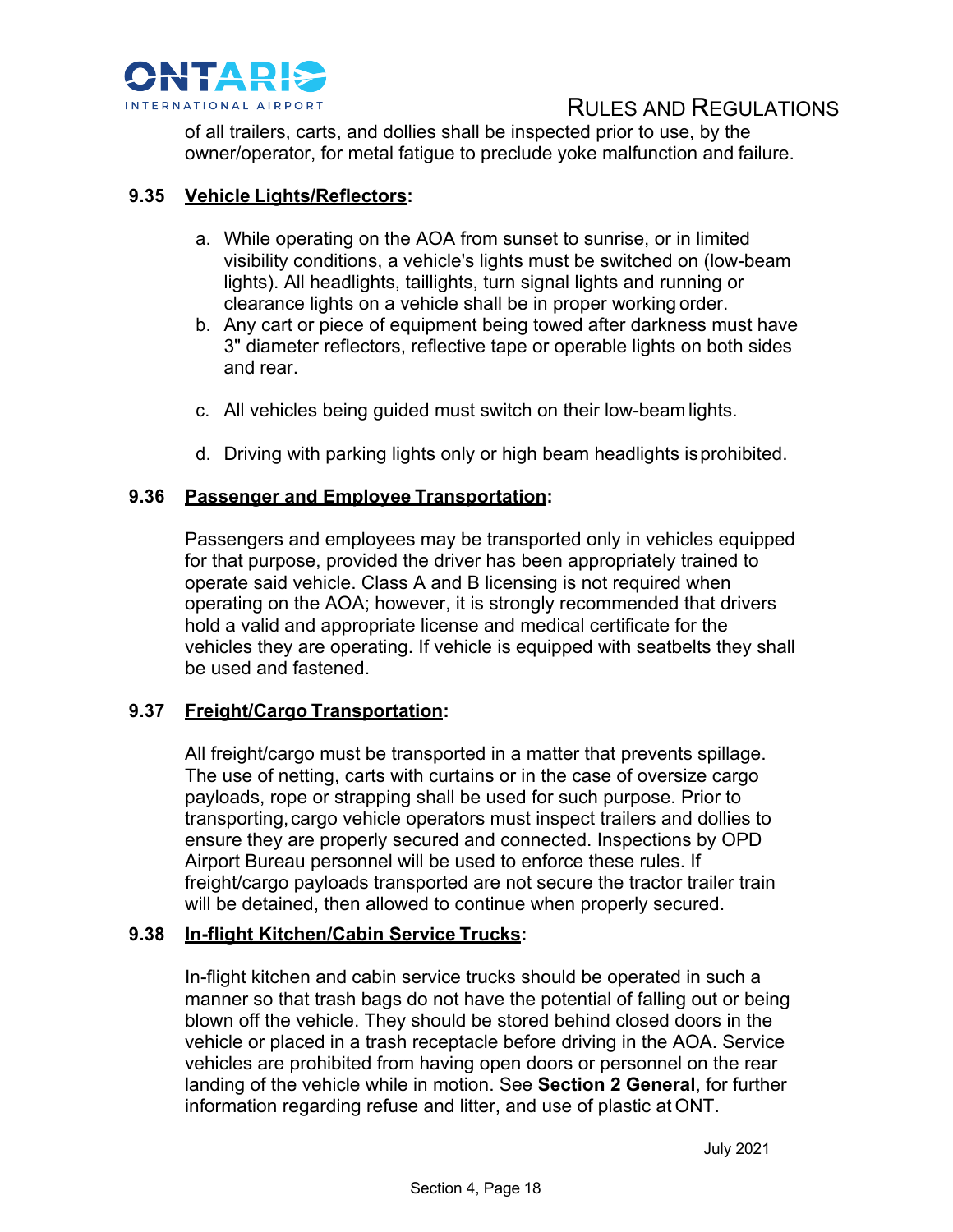

# **9.39 Transportation of Dangerous Goods and Hazardous Material (HAZMAT):**

- a. Dangerous Goods and Hazardous Material (HAZMAT) spills can adversely impact airport operations and the overall safety of the traveling public and airport employees alike. Exceptional care must be exercised when transporting HAZMAT at ONT.
- b. Transportation of approved FAA explosives on the ONT AOA requires prior written permission from OPD Airport Bureau.Possession of DOT Class 1.1 explosives are strictly prohibited at ONT and are subject to Federal prosecution and imprisonment.
- c. OFD Station 10, and City of Ontario Fire Department Fire Inspectors, have the right to conduct inspections of all airport property (public, leased and private) for the safe use and storage of HAZMAT. Any HAZMAT violation shall be reported to the OIAA for review and further administrative action.

For further information regarding the Handling of Dangerous Goods, Explosives and Other Hazardous Materials at ONT. Please refer to **Section 6, Fire Safety.** and, **Appendix 2.**

# **9.40 Traffic Obstructions:**

a. Any found U.S. Mail sack or letter box, airline freight/cargo package, container, and other property observed unattended on aircraft aprons, cargo ramps, aircraft parking positions, or roadways shall be removed and delivered to an OPD Airport Bureau Officer, or to the Secured Area Access Point (SAAP) Security Officer, as recovered property for distribution to the appropriate agency or owner, as practicable.

b.Any condition which creates a hazard or obstruction to aircraft, or ground vehicle traffic on the AOA shall immediately be reported to ONT Airside Operations, (909) 214-7682 or (909) 214-7683.Owners of property creating a hazard, when identified, shall remove the hazard soon as possible.

c. Following the servicing of an aircraft, the aircraft parking position or aircraft safety zone (if marked) must be cleared of all vehicles, equipment, and other obstructions without delay.

#### **9.41 Special Weather and Roadway Conditions:**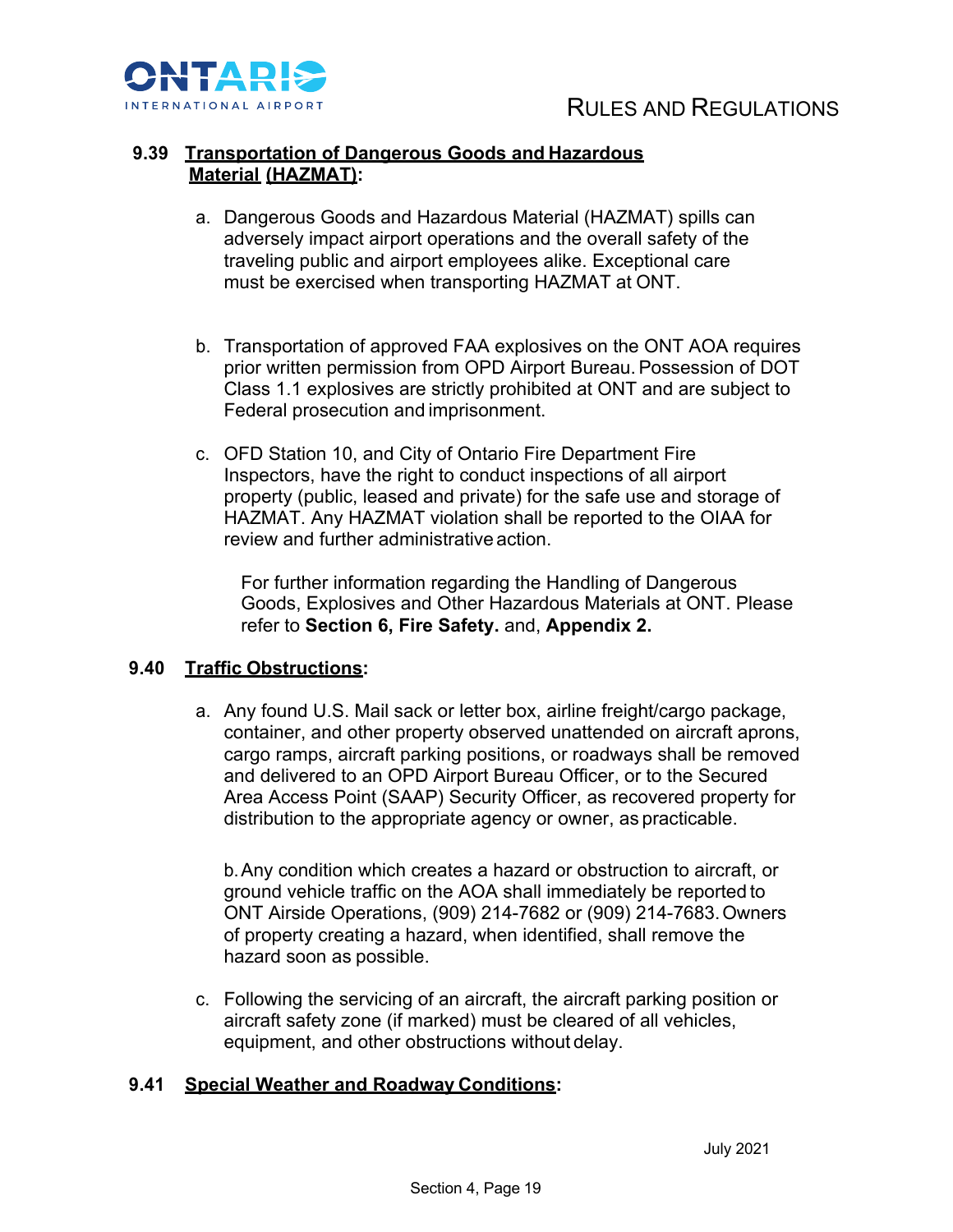

- a. Special caution is necessary if roadway markings (traffic signs, stop limit lines, etc.) and maneuvering aircraft are not visible because of adverse weather; i.e., fog, precipitation, smoke and haze; including diminished road conditions. All persons operating a motor vehicle shall drive at speeds that are reasonable and prudent under the prevailing conditions.
- b. In low visibility weather conditions (Runway Visual Range (RVR) below 1200 feet horizontally) ONT ATCT and Airside Operations determine the need to activate the ONT Low Visibility Operations/Surface Movement Guidance and Control System (LVO/SMGCS) Plan.
- c. In LVO/SMGCS conditions, all ground vehicle traffic, construction, and maintenance activity are prohibited in aircraft movement areas. Exempt are Airside Operations vehicles issued an ONT ATCT clearance to enter the AMA and other OFD Station 10 vehicles responding to emergencies or other special needs situations.
- d. All non-essential vehicle operations not directly supporting aircraft servicing will be restricted when the ONT LVO/SMGCS Plan is in effect. Individual airlines shall decide which vehicles are essential for use during LVO/SMGCS conditions.

# **9.42 Maintenance of Vehicles and Ground Servicing Equipment:**

- a. Repair, dismantling or servicing equipment in any area other than on tenant approved leasehold(s) is prohibited; however, ONT Airside Operations, (909) 214-7682 or (909) 214-7683, may approve repairs to disabled equipment in public areas, as necessary, to maintain the safe and efficient operation of the airport.
- b. Maintenance of vehicles and equipment on public aircraft parking positions and passenger terminal gates; including aircraft aprons and cargo ramps, is prohibited.
- c. For further information regarding hazardous materials and environmental issues involving maintenance and repair of vehicles and equipment at ONT, see **Appendix 2.**

# **9.43 Authorization to Move Vehicles - Vehicle Impound:**

a. The OIAA and its authorized representative may move or cause to be removed (at the owner's/operator's expense) from any restricted or reserved area, any roadway or right-of-way, or any other area on the airport, any vehicle which is disabled, abandoned, or illegally or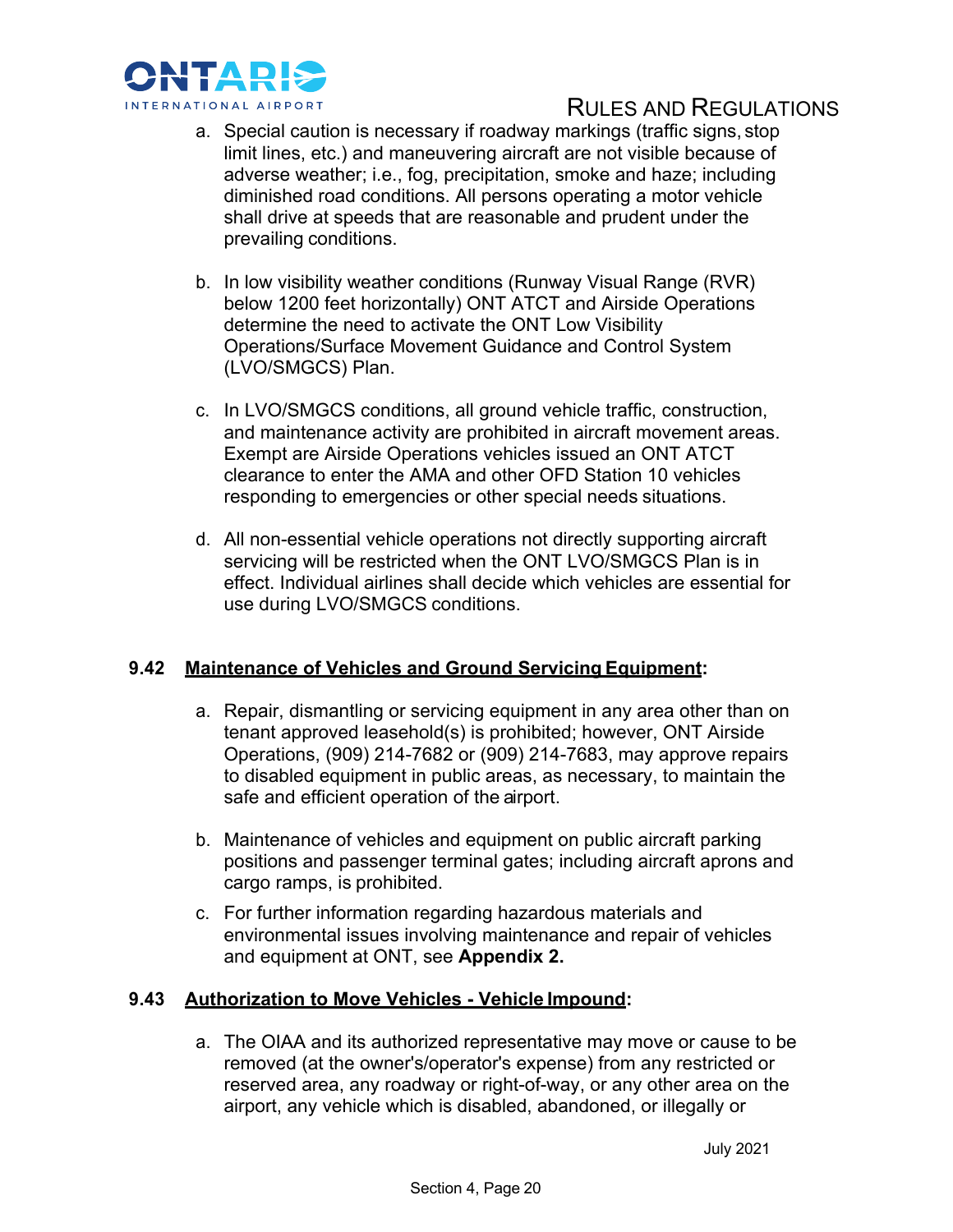

improperly parked, or which creates a safety hazard or interferes with airport operations.

b. Any such vehicle may be removed or caused to be removed to the official vehicle impound area designated by the OIAA. Any vehicle impounded shall be released to the owner or operator upon proper identification of the person claiming such vehicle and upon payment of the towing charge currently in effect and any accrued storage fees. ONT shall not be liable for damage to any vehicle or loss of personal property, which might result fromthe act of removal.

# **9.44 Vehicle Traffic and Air Operations Area (AOA) Access Control:**

- a. The responsible office for passenger and vehicle traffic control at ONT is the OPD Airport Bureau.
- b. All persons entering the AOA located inside the Airport Security Perimeter Fence (runways, taxiways, infield safety areas, taxilanes, roadways, fuel storage facilities, aircraft aprons, cargo ramps, aircraft parking positions, passenger terminals, buildings and aircraft hangars) identified as restricted areas in the approved ONT DHS-TSA Airport Security Plan (ASP), Security Identification Display Area (SIDA), are required to have a valid ONT Security Photo Identification Badge in their possession at all times; or, be under positive control escort provided by an individual(s) having an "E" escort icon displayed on their Security Photo Identification Badge.
- c. Permits and/or Security Photo Identification badges shall be presented to SAAP guards and at all OPD Airport Bureau inspection stations and control posts upon entry without special request.
- d. OPD Airport Bureau personnel are authorized to check all persons and vehicles in the AOA to determine identity, ensure compliance with these Rules and Regulations, and protect all persons and property in the area.
- e. ONT Airside Operations is responsible for traffic control on aircraft aprons/ramps and authorized to check persons and vehicles within the provisions of the law.
- f. Under emergency conditions and by specific orders of OPD Airport Bureau or ONT Airside Operations personnel, traffic may be detoured, halted or diverted in any manner to maintain safe and efficient operations in the AOA.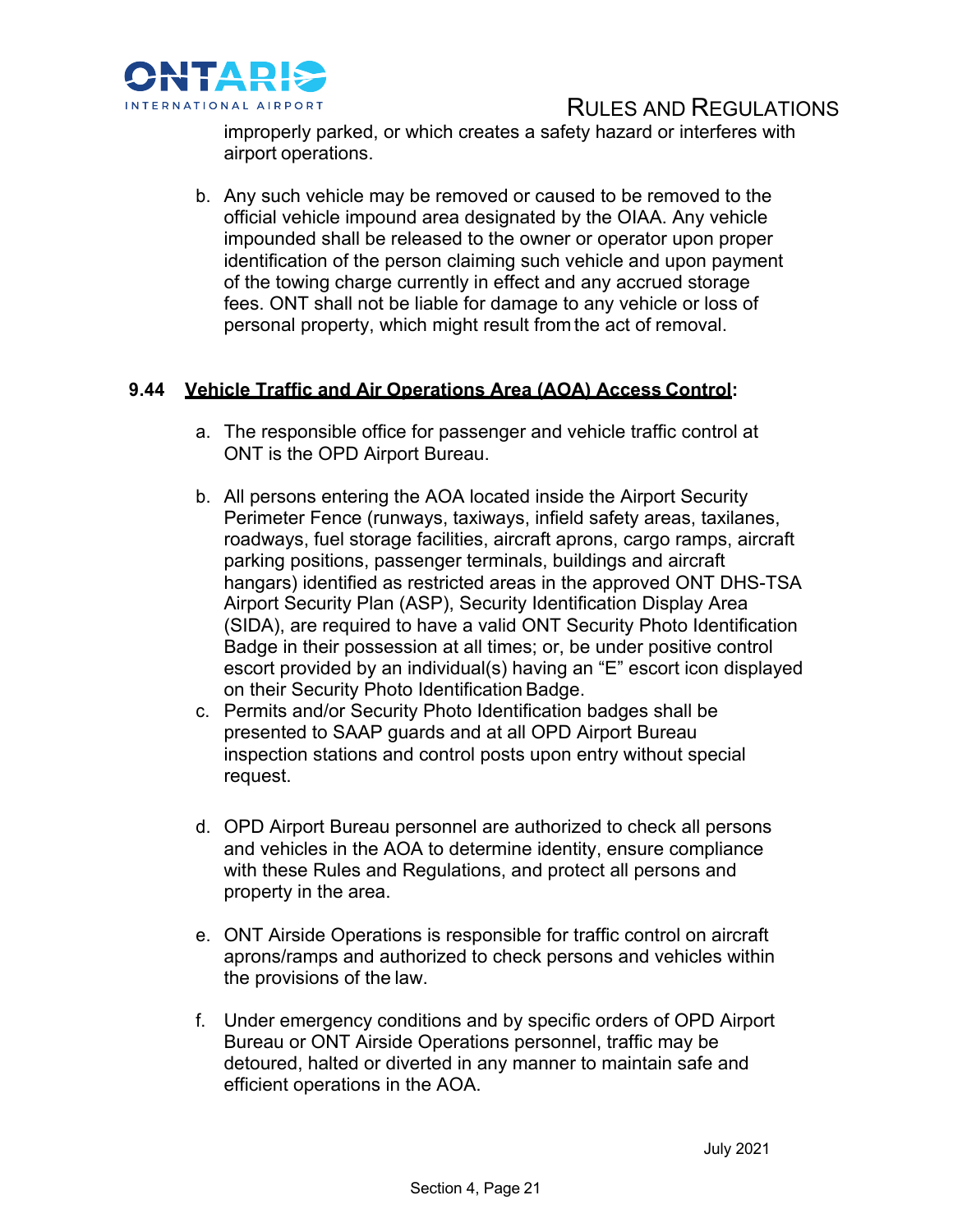

- g. OPD Airport Bureau and ONT Airport Operations personnel are authorized to prevent any persons from driving in the AOA whose conduct may endanger persons or property. In such cases, the driver's permit may be confiscated.
- h. All gates or entrances providing access to the AOA must be closed or barricaded immediately after passage by the user. Any gate observed open shall immediately be reported to the OPD Dispatch, (909) 986- 3371

# **9.45 Contractor Vehicle Operations:**

- a. Contractor vehicles will not be permitted into ONT Air Operations Areas (AOA) without permission of the OIAA or authorized representative. A Letter of Approval is required prior to any construction, or associated vehicles, being approved on the AOA. Construction vehicles must display a valid Monthly Airfield Access Permit and meet, as a minimum, the following requirements:
	- 1) A FETS Construction Inspector must be present during all phases of OIAA contracted construction activity.
	- 2) Construction activity on ONT Aircraft Movement Areas (AMA) requires daily approval from ONT Airside Operations, (909) 214-7682 or (909) 214-7683, with construction safety briefings conducted daily and prior to starting work on the AMA. Airside Operations personnel escort may be necessary during the hours of construction.
	- 3) Construction contractors working within the AOA, who also need to operate vehicles on the AMA (runways, taxiways),

aircraft aprons and cargo ramp areas shall furnish flag personnel for vehicle traffic signaling as required by ONT.

4) Construction contractors working on the airport requiring frequent access to the AOA through gates, not normally granted via ONT Secured Area Access Points, shall furnish guard personnel to control such gates and prevent access to the AOA by unauthorized persons and vehicles.

# **9.46 Construction Vehicle Flag Requirements:**

a. Contractors shall furnish 3' x 3' orange/white checkered flags affixed to the highest point of all construction-related and oversized vehicles as follows: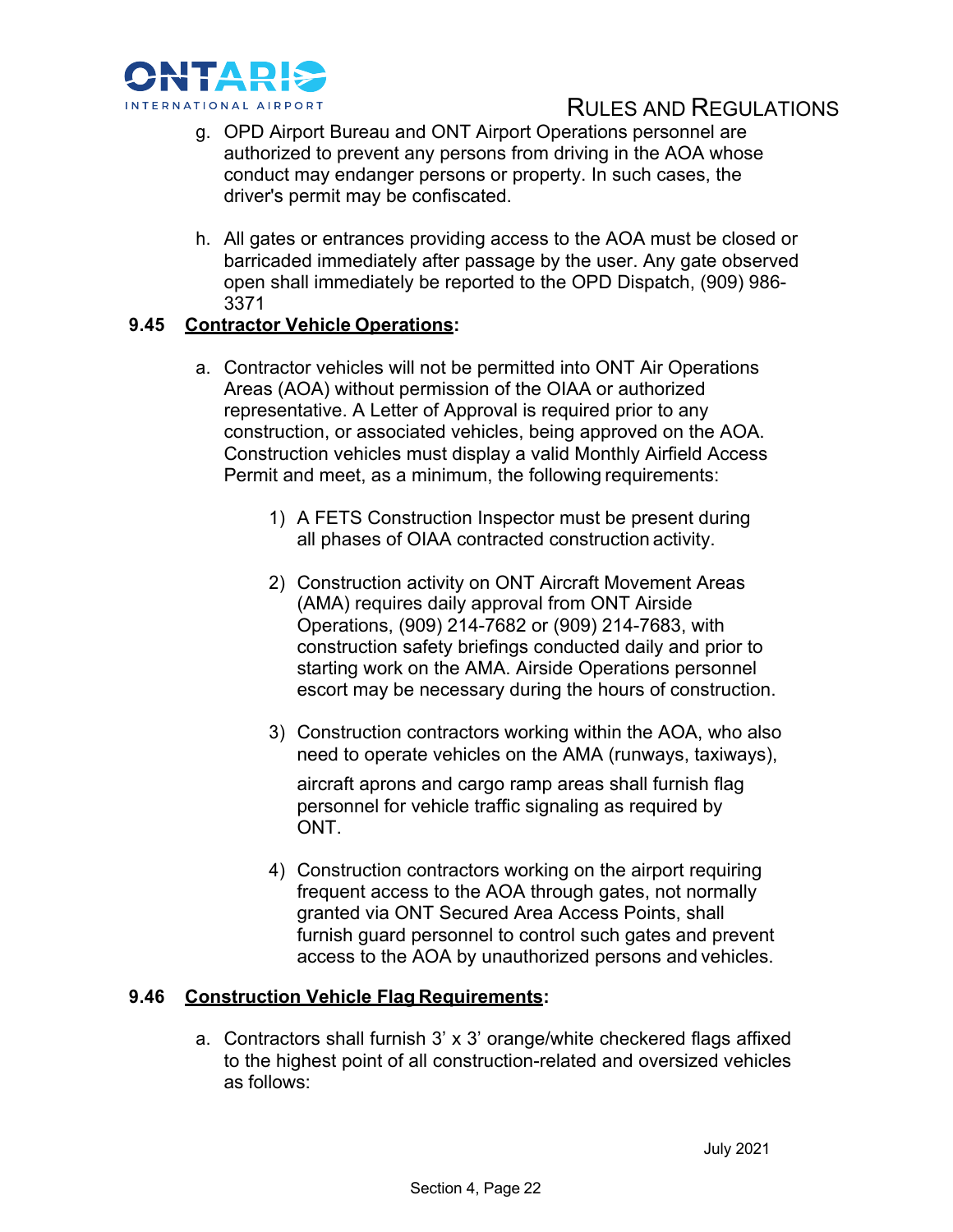

- 1) On all vehicles and/or equipment not equipped with a continuously operating yellow beacon.
- 2) On all vehicles and/or equipment that are parked or operated adjacent to any runway, taxiway/taxilane, aircraft maneuvering area, aircraft parking position or passenger terminal gate.
- 3) On all vehicles traveling on ONT approved haul routes and AOA roadways.
- 4) On all contractors' vehicles utilized to escort subcontractors on AOA roadways, aircraft aprons and cargo ramps.
- 5) On all cranes (at highest point) during daylight hours; at night crane owner/operators shall add a steady red light (minimum of 100 watts) atop while the crane boom while raised. Note: all cranes operated within five (5) statute miles of an airport require an FAA 7460-1 Aeronautical Study be conducted and approved prior to operation.
- b. Certain AOA construction vehicles do not require orange/white checkered flags by meeting all of the following conditions: The vehicles are not oversized, are properly marked with company logos on both sides, will travel only on marked roadways to/from aircraft aprons, cargo ramps, and will be parked clear of all aircraft maneuvering areas, aircraft parking positions and passenger terminal gates.

# **9.47 Compliance and Enforcement of Motor Vehicle Operations Rules and Regulations:**

- a. All persons, while on the Airport, shall comply with all lawful orders or directives given by representatives of OPD Airport Bureau and Airside Operations. This obligation also applies to orders issued by persons exercising legal powers within the scope and course of their employment and duties; i.e., OFD Station 10, City of Ontario Police (OPD) and Fire Departments (OFD), and Divisions of the Department of Homeland Security (DHS); including, Federal Aviation Administration (FAA), U.S. Customs and Border Protection (CBP), Transportation Security Administration (TSA), and related DHS Law Enforcement Agencies.
- b. Violations of these Rules and Regulations may lead to temporary suspension or permanent revocation of the privilege to operate a motor vehicle on the AOA or at ONT overall. Any OPD Airport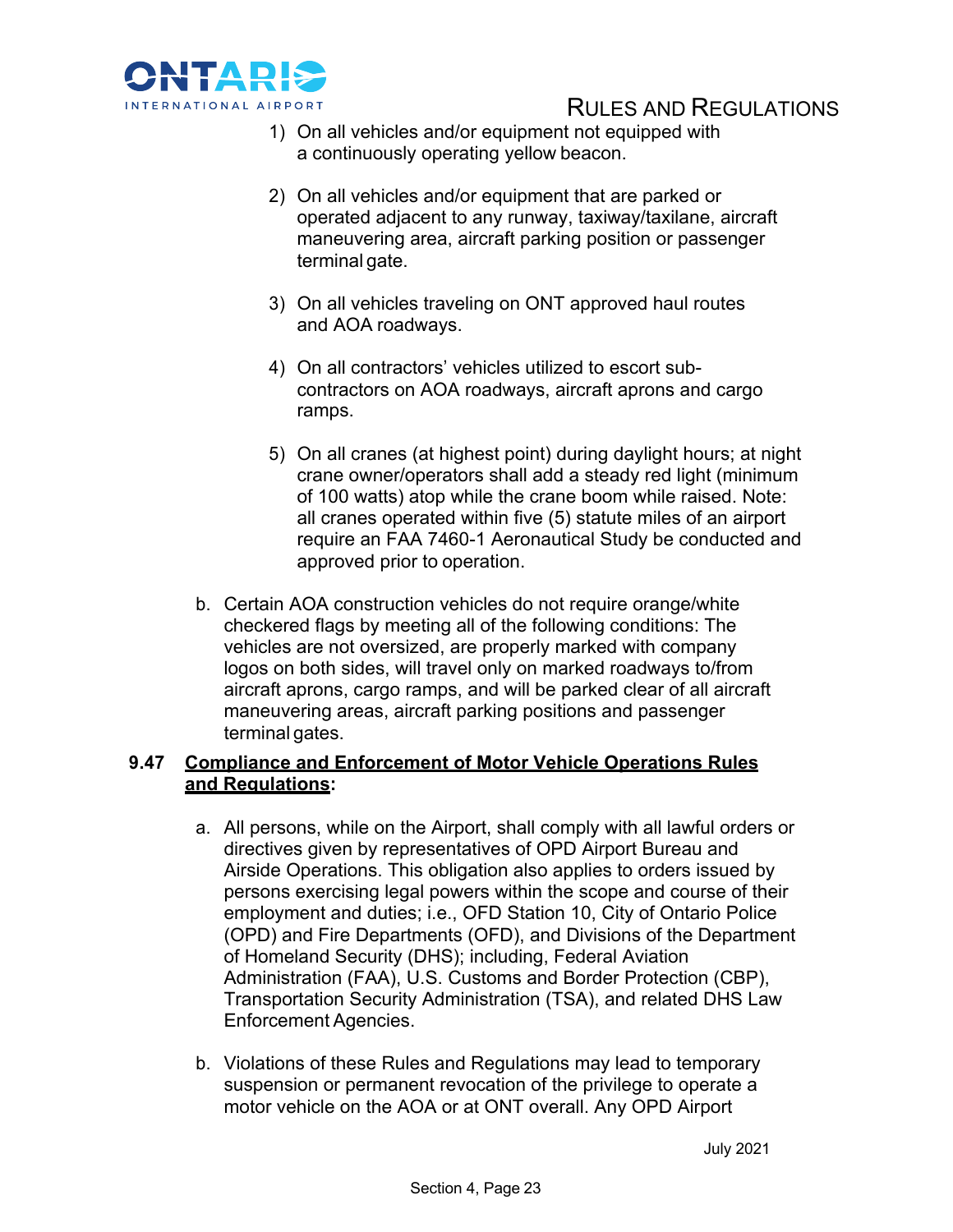

Bureau, ONT Airside Operations, or other OIAA representative designated by the ONT CEO or his/her authorized representative, shall have authority to enforce these Rules and Regulations.

c. Many of the Rules and Regulations applicable to the operation of motor vehicles at ONT are contained in the statutes of the State of California Vehicle Code and the City of Ontario Municipal Code.

Driving on the AOA of the Airport is a privilege granted by the ONT CEO and may be suspended or revoked at any time for just cause.